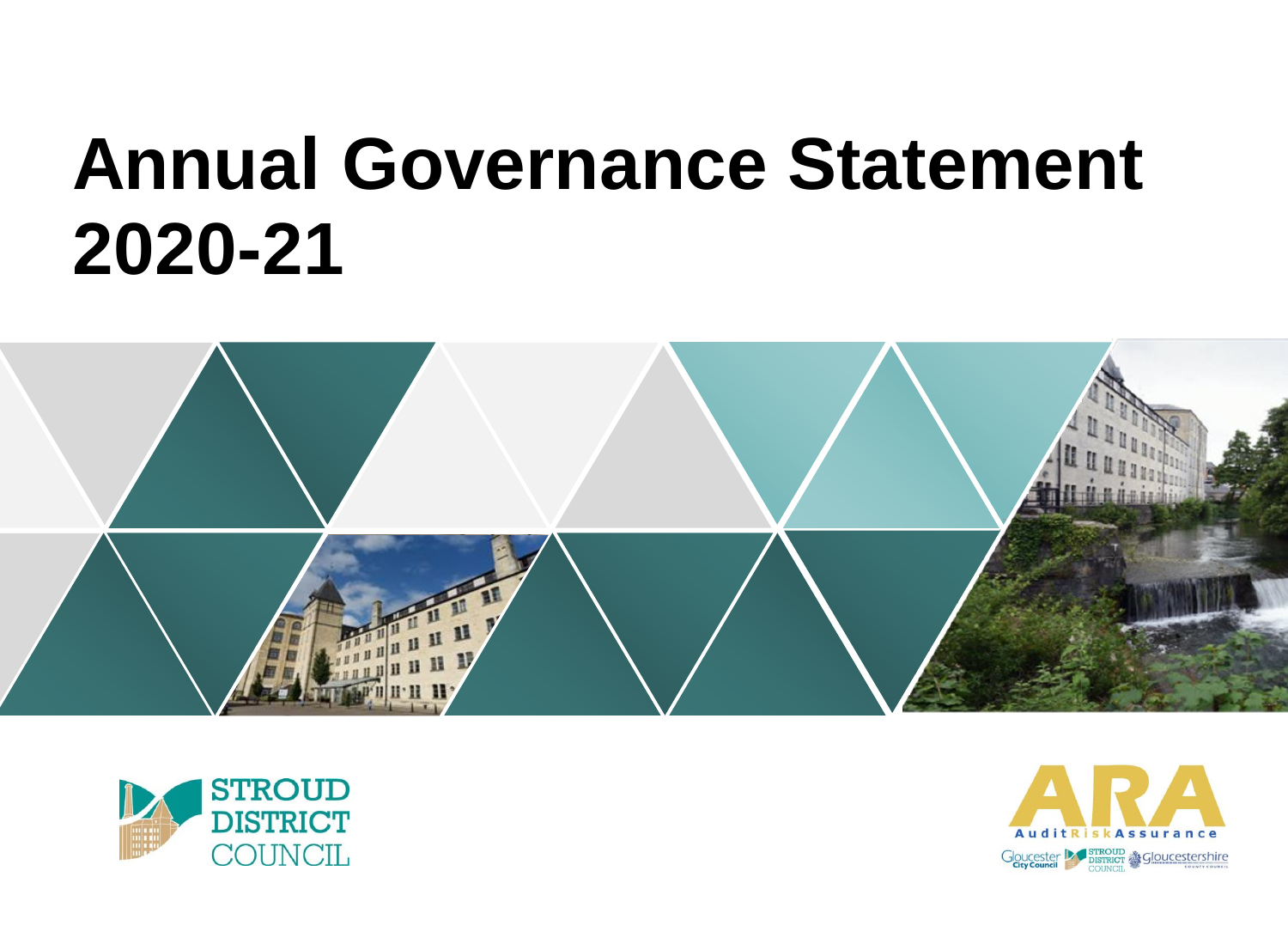# **Contents**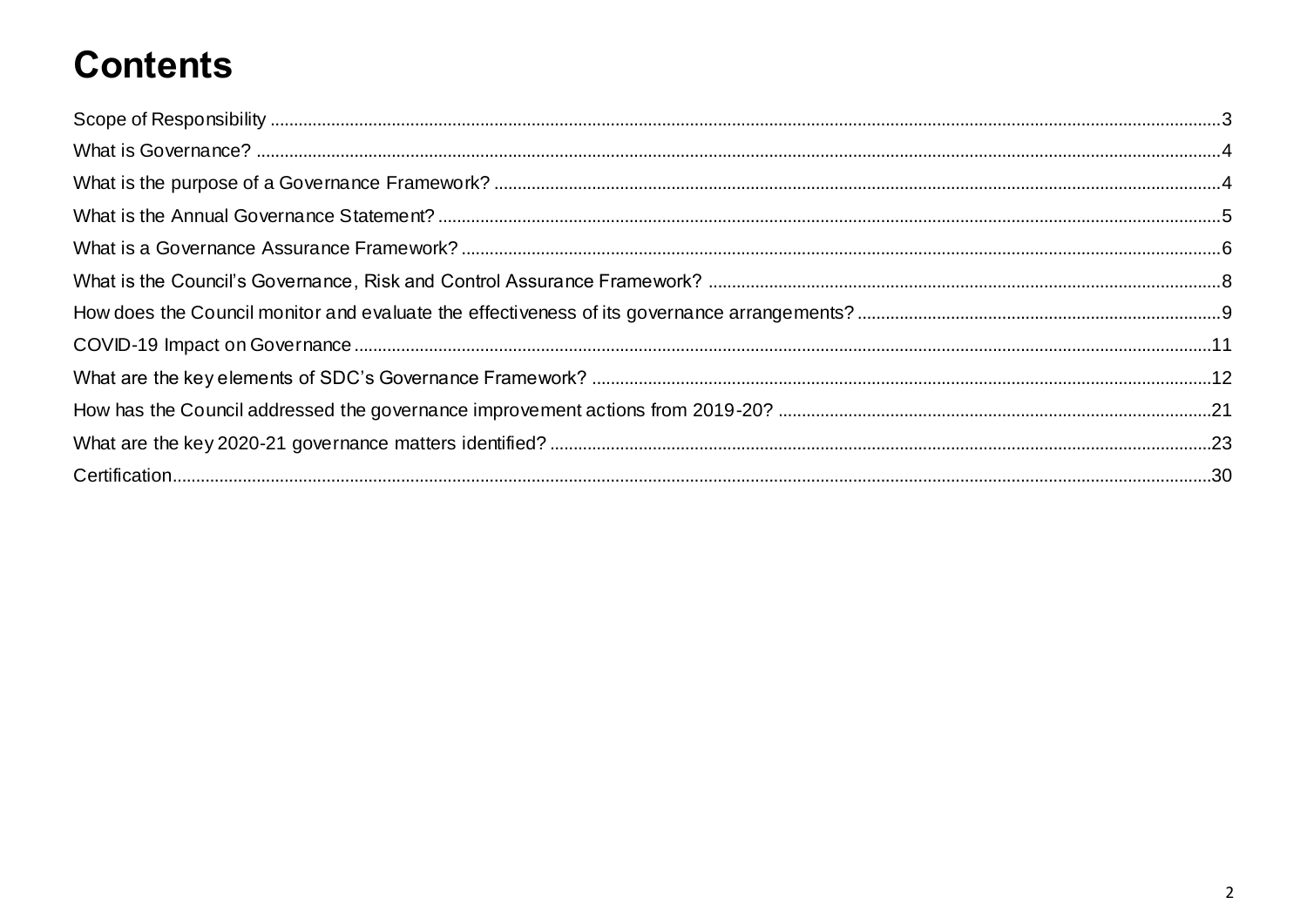# <span id="page-2-0"></span>**Scope of Responsibility**

Stroud District Council (SDC) is responsible for ensuring that its business is conducted in accordance with the law and proper standards, and that public money is safeguarded and properly accounted for and used economically, efficiently and effectively. The Council also has a duty under the Local Government Act 1999 to make arrangements to secure continuous improvement in the way in which its functions are exercised, having regard to a combination of economy, efficiency and effectiveness.

In discharging this overall responsibility, the Council is responsible for putting in place proper arrangements for the governance of its affairs, and facilitating the effective exercise of its functions, which includes arrangements for the management of risk.

SDC acknowledges its responsibility for ensuring that there is effective governance within the Council and as such has developed a Code of Corporate Governance that defines the principles and practices that underpin the governance arrangements operating withi n the Council.

The Code is reviewed and updated annually and is consistent with the seven core principles of the Chartered Institute of Public Finance and Accountancy (CIPFA) and the Society of Local Authority Chief Executives (SOLACE) guidance 'Delivering Good Governance in Local Government framework - 2016 Edition', the key focus being on sustainability i.e. economic, social and environmental and the need to focus on the longer term and the impact actions may have on future generations.

A copy of the Code can be accessed on the Council's website. However, a summary of the seven core principles upon which it is based can be found on page 11 of this document.

This statement explains how the Council has complied with the Code and also meets the requirements of the Accounts and Audit Regulations 2015, regulation 6(1) (a) and (b), which requires the Council to prepare and publish an Annual Governance Statement (AGS).

The responsibility for leading and directing the annual reviews of the effectiveness of the Council's governance arrangements against the Code and providing ongoing oversight and robust challenge, is the Council's Strategic Leadership Team (SLT). When completed, the findings are reported to the Audit and Standards Committee which identifies and monitors any improvement actions.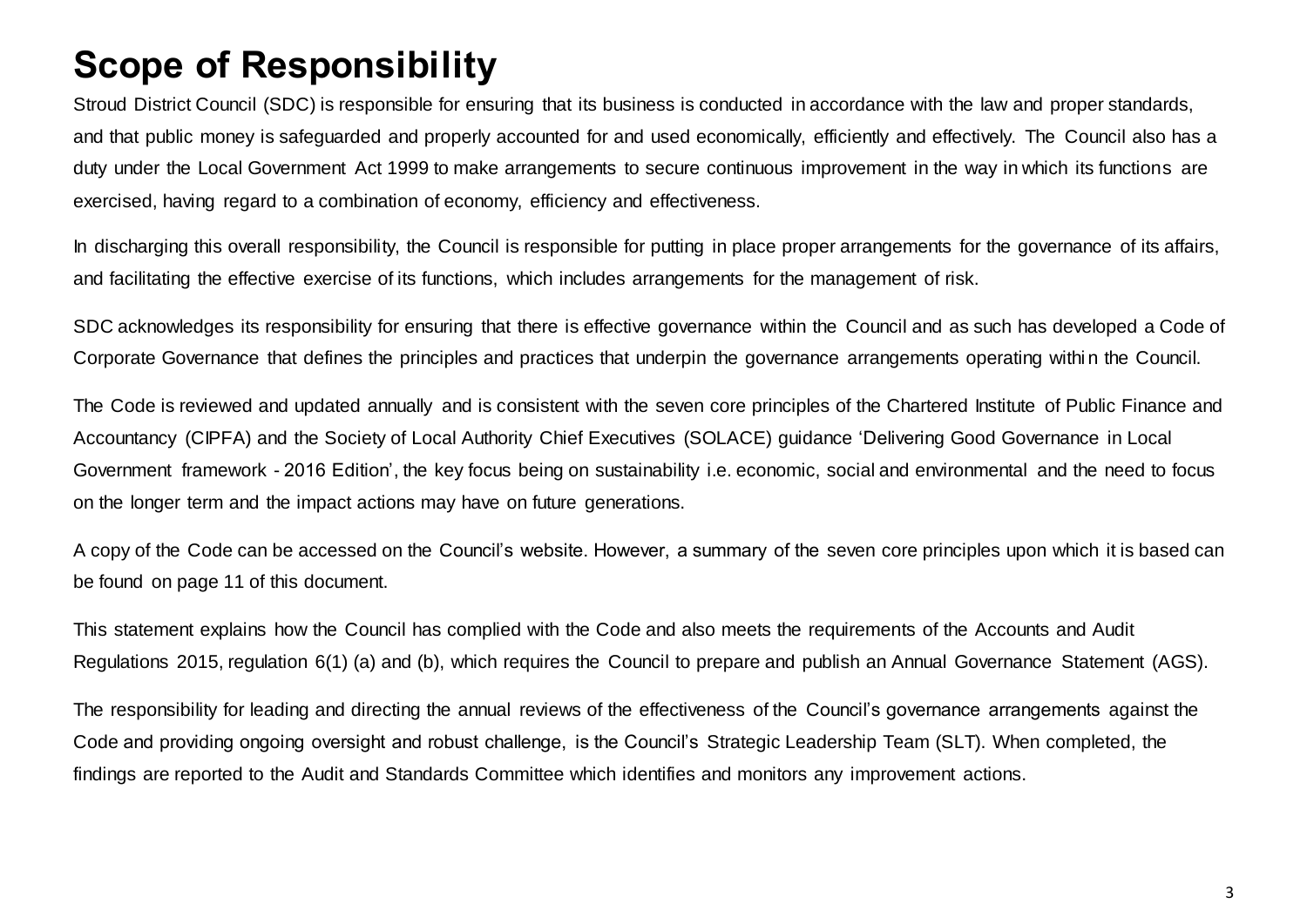# <span id="page-3-0"></span>**What is Governance?**

Governance is about how the Council ensures that it is doing the right things, in the right way, for the right people in a timely, inclusive, open, honest and accountable manner. Good governance leads to effective:

- **Leadership and management;**
- $\Box$  Performance and risk management;
- □ Stewardship of public money: and
- $\Box$  Public engagement and outcomes for our citizens and service users.

### <span id="page-3-1"></span>**What is the purpose of a Governance Framework?**

The governance framework comprises the culture, values, systems and processes by which an organisation is directed and controlled. It enables the Council to monitor the achievement of its vision and strategic priorities and to consider whether those priorities have led to the delivery of appropriate services and value for money. The system of internal control is a significant part of the framework and is designed to manage risk to a reasonable level. It assures that in conducting its business, the Council:

- $\Box$  Operates in a lawful, open, inclusive and honest manner;
- □ Makes sure that public money and assets are safeguarded from inappropriate use, or from loss and fraud, properly accounted for and used economically, efficiently and effectively;
- $\Box$  Has effective arrangements for the management of risk;
- $\Box$  Secures continuous improvement in the way that it operates;
- $\Box$  Enables human, financial, environmental and other resources to be managed efficiently and effectively;
- $\Box$  Properly maintains records and information; and
- $\Box$  Ensures its values and ethical standards are met.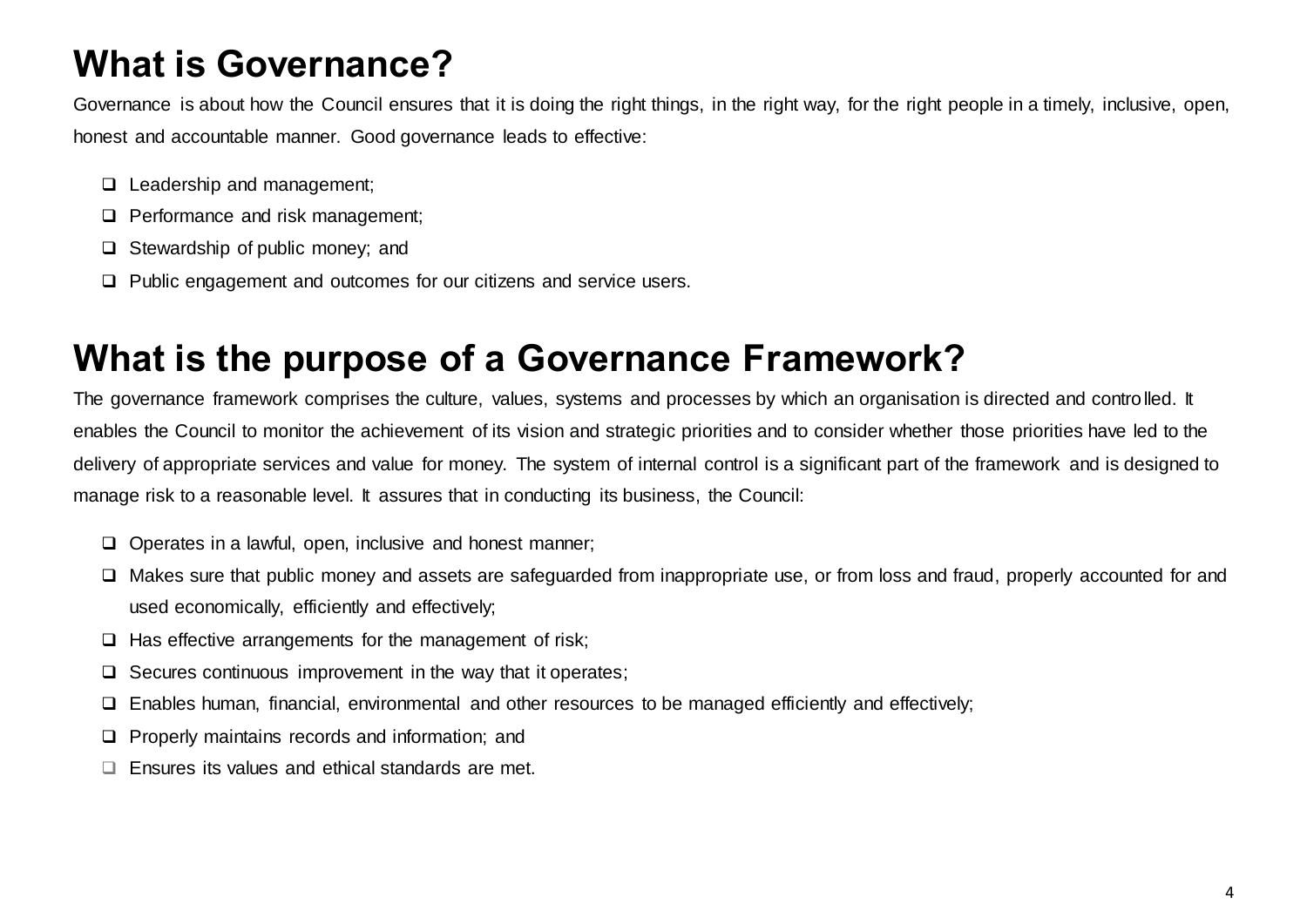### <span id="page-4-0"></span>**What is the Annual Governance Statement?**

The Council is required by the Accounts and Audit Regulations 2015 to prepare and publish an Annual Governance Statement, in order to report publicly on the extent to which we comply with our own local Code of Corporate Governance, including how we have monitored the effectiveness of our arrangements in year and on any planned changes to our governance arrangements in the coming year.

In this document the Council:

- $\Box$  acknowledges its responsibility for ensuring that there is a sound system of governance;
- $\square$  summarises the key elements of the governance framework and the roles of those responsible for the development and maintenance of the governance environment;
- describes how the Council has monitored and evaluated the effectiveness of its governance arrangements in the year, and on any planned changes in the coming period;
- $\square$  provides details of how the Council has responded to any issue(s) identified in last year's governance statement; and
- □ Reports on any key governance matters identified from this review and provides a commitment to addressing them.

The Annual Governance Statement reports on the governance framework that has been in place at Stroud District Council for the year ended 31st March 2021 and up to the date of approval of the Statement of Accounts.

It should be noted however, that any system of internal control is designed to manage risk to a reasonable level rather than to eliminate all risk of failure to achieve policies, aims and priorities; it can therefore only provide reasonable and not absolute assurance of effectiveness.

The Council's Governance Assurance Framework, which underpins the AGS, has been in place at the Council for the year ended 31st March 2021 and up to the date of approval of the AGS and Statement of Accounts.

The Council is also aware that should the position change and a significant control issue is subsequently identified after the 31st March 2021 (and prior to the publication of the AGS in July), this will be brought to the attention of the Chief Financial Officer and an addendum provided to this statement.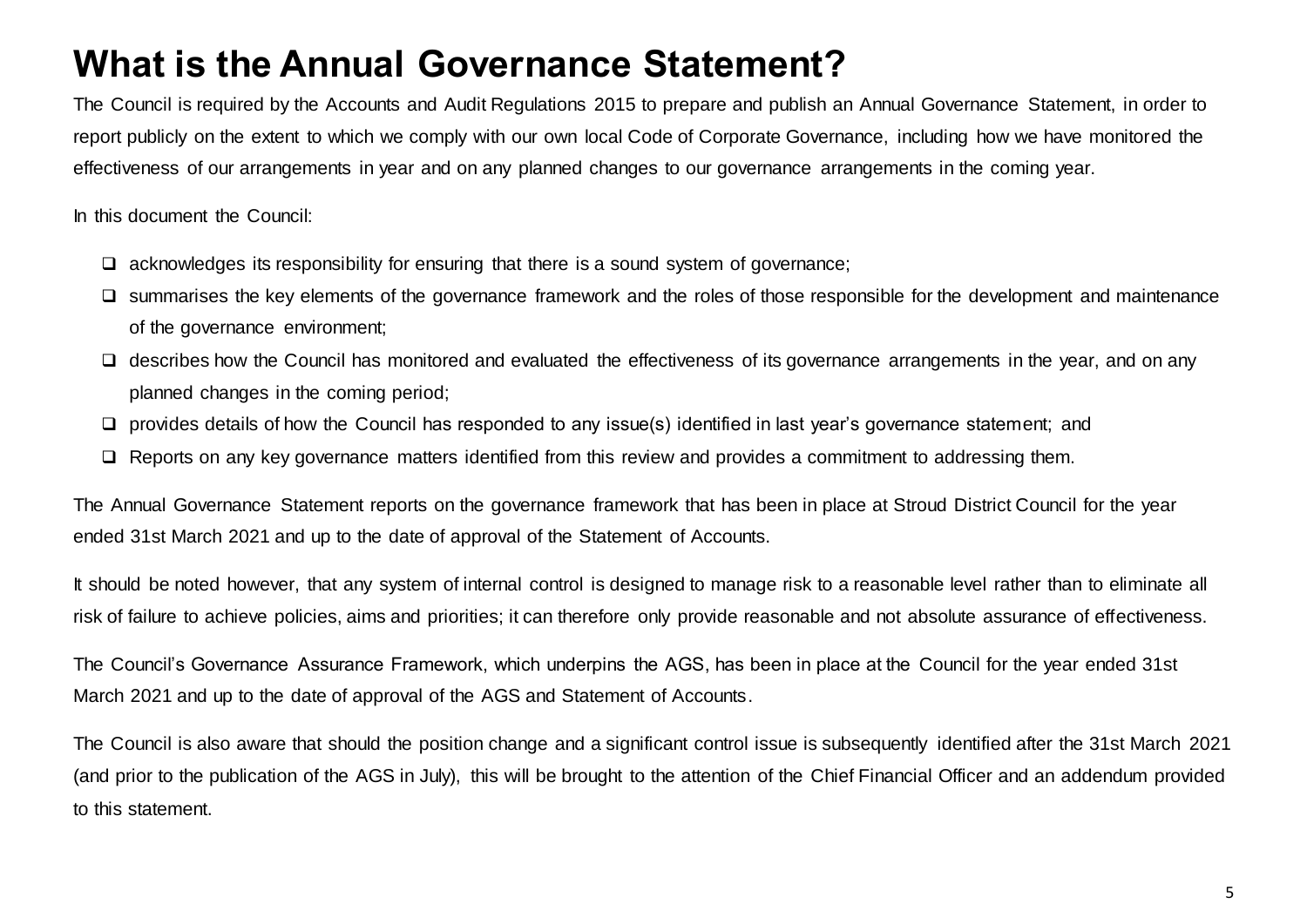### <span id="page-5-0"></span>**What is a Governance Assurance Framework?**

Assurance provides confidence, based on sufficient evidence, that internal controls are in place and are operating effectively and that priorities/objectives are being achieved. An Assurance Framework is a structure within which Members and Senior Management identify the principal risks to the Council meeting its key priorities, and through which they map out both the key controls to manage them and how they have gained sufficient assurance about the effectiveness of those controls. The assurance framework underpins the statements made within the Annual Governance Statement.

An assurance process is in place to provide a framework for the annual assessment of the effectiveness of the governance arrangements operating within the Council. This includes robust challenge by the Council's Audit and Standards Committee, Statutory Officers i.e. the Chief Executive, Monitoring Officer, Chief Financial Officer and the Strategic Leadership Team.

In addition, 'the three lines of defence / assurance model' is in place which helps Members and Senior Management to understand where assurances are being obtained from, the level of reliance they place on that assurance and identify potential gaps in assurance.

#### **The Three Lines of Defence in effective Risk Management and Control**

Assurance can come from many sources within the Council. The Three Lines of Defence is a concept for helping to identify and understand the different sources of assurance. The three sources are:

- The First Line (functions that own and manage risks such as operational management has ownership, responsibility and accountability for directly identifying, assessing and controlling / mitigation risks);
- The **Second Line** (functions that oversee risks and ensures compliance such as Human Resources (HR), Finance, Information Technology (IT) and other control functions. This line monitors the effectiveness of risk management arrangements put in place by the first line and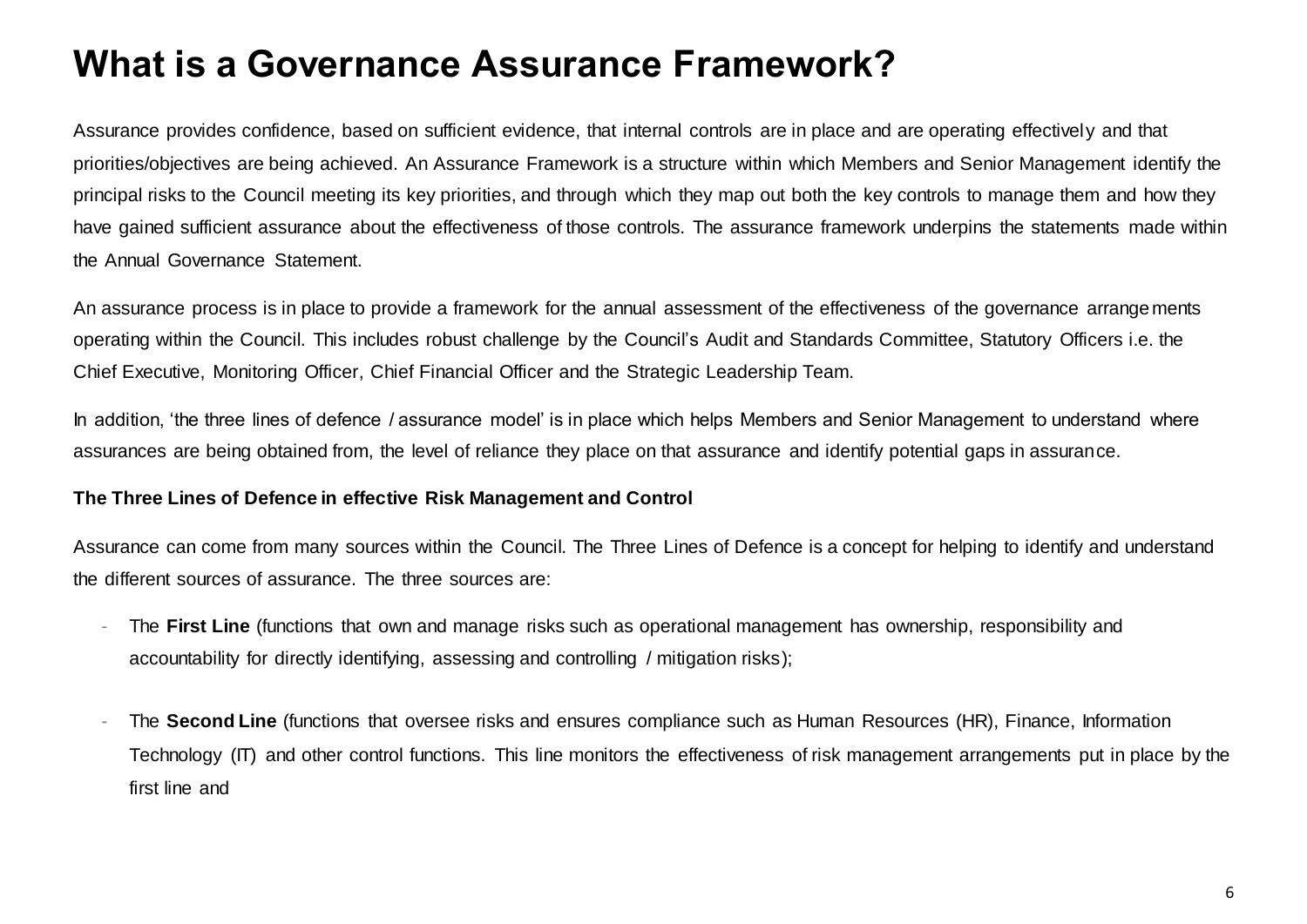The Third Line (functions that provide independent assurance on the management of risks such as Internal Audit). In addition to internal governance arrangements, External Auditors, regulators and other bodies reside outside of the Council's structure, but have an important role in the Council's overall governance and control structure. This framework helps the Council understand how each contributes to the overall level of assurance and how best they can be integrated and supported. Please see page 8 below which summarises the Council's assurance framework, which is based on the three lines of defence model.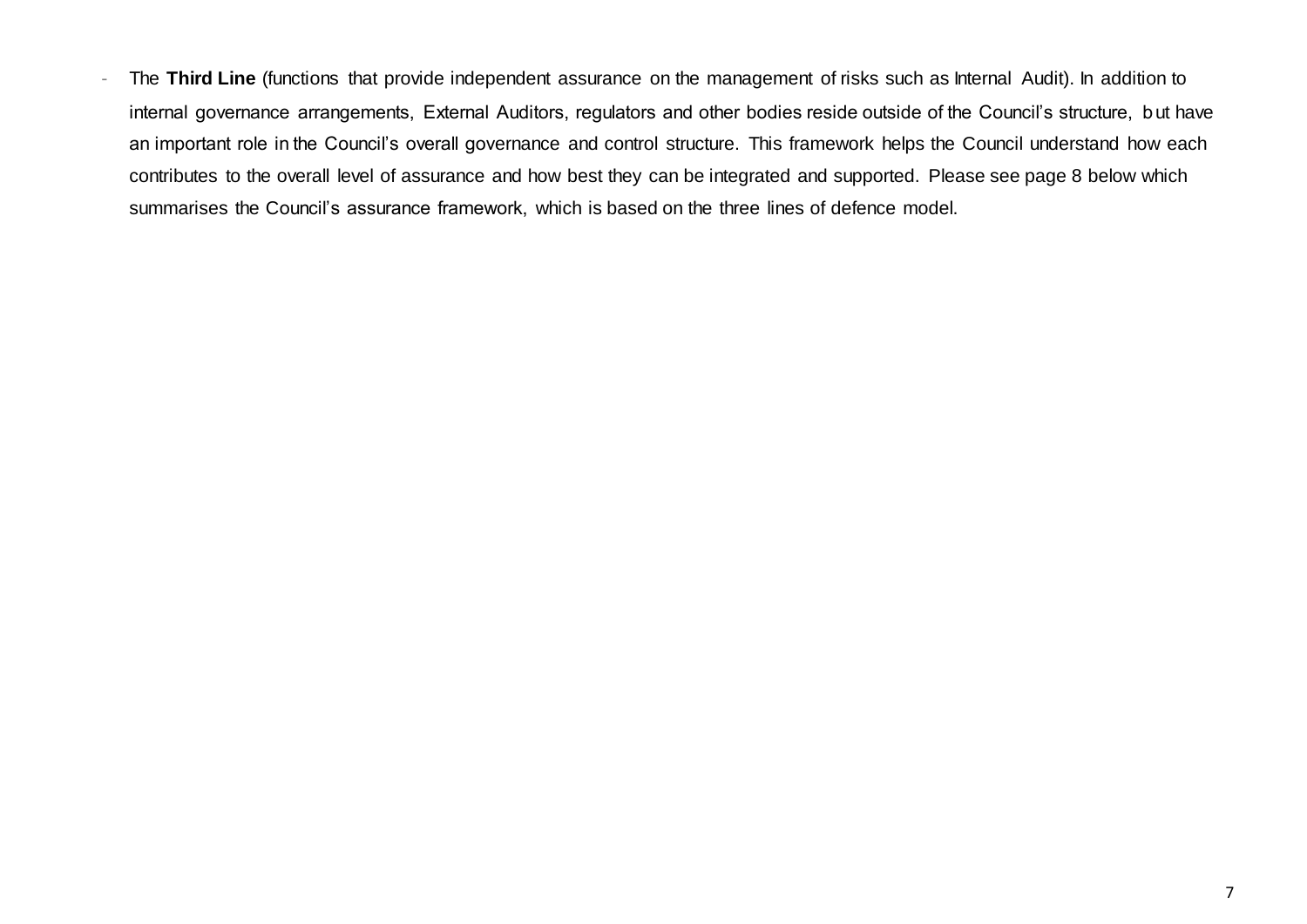#### <span id="page-7-0"></span>**What is the Council's Governance, Risk and Control Assurance Framework?**

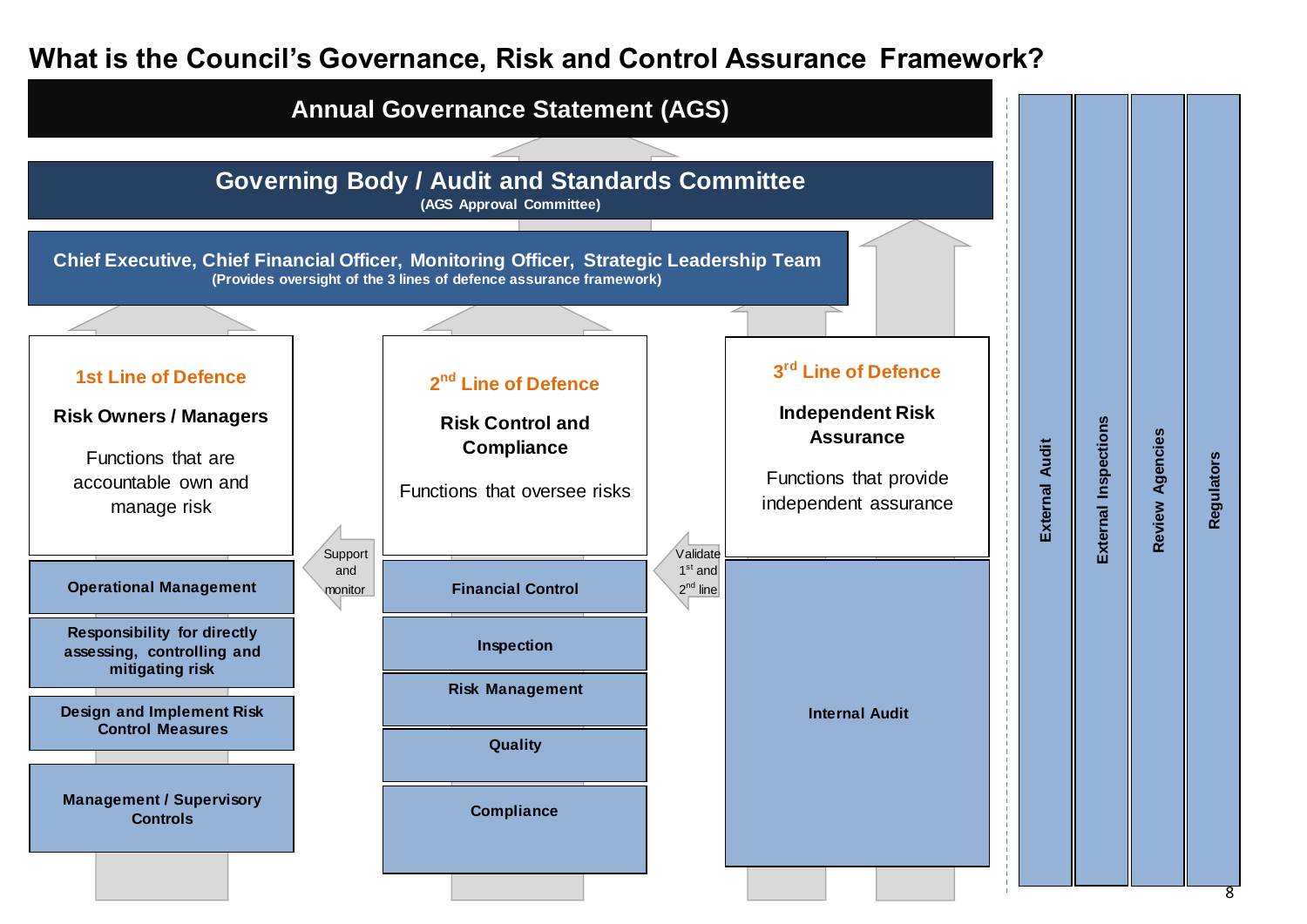### **How has the Annual Governance Statement been prepared?**

In preparing the Annual Governance Statement the Council has:

- □ Reviewed the Council's existing governance arrangements against the revised CIPFA / SOLACE 'Delivering Good Governance in Local Government framework - 2016 Edition' good practice guidance. The Council's governance framework reflects the CIPFA/SOLACE key principles and has been summarised within a Local Code of Corporate Governance. This Local Code comprises the Council's systems and processes, culture and values for the direction and control of the Authority and its acti vities through which it accounts to, engages with and leads the community. The Local Code shows the actions and behaviours taken by the Council that demonstrate good governance; and
- Assessed the effectiveness of the Council's governance arrangements against the Local Code of Corporate Governance.

# <span id="page-8-0"></span>**How does the Council monitor and evaluate the effectiveness of its governance arrangements?**

The Council annually reviews the effectiveness of its governance arrangements to ensure it supports the delivery of sustainable service outcomes and value for money. The key sources of assurance that inform this review are outlined below:

- The development and implementation of a Management Governance Assurance Framework which enables the Council to gain assurance that good governance actions and behaviours are operating within the Council;
- The work of Members and Senior Officers of the Council who have responsibility for good governance;
- □ Reports on Risk Management activity during 2020-21;
- $\Box$  The Council's Risk Maturity Assessment which is Level 4 out of 5: Risk Managed Established risk management with planned extension / development;
- □ Any comments made by the Council's External Auditors and any other review agencies and inspectorates; and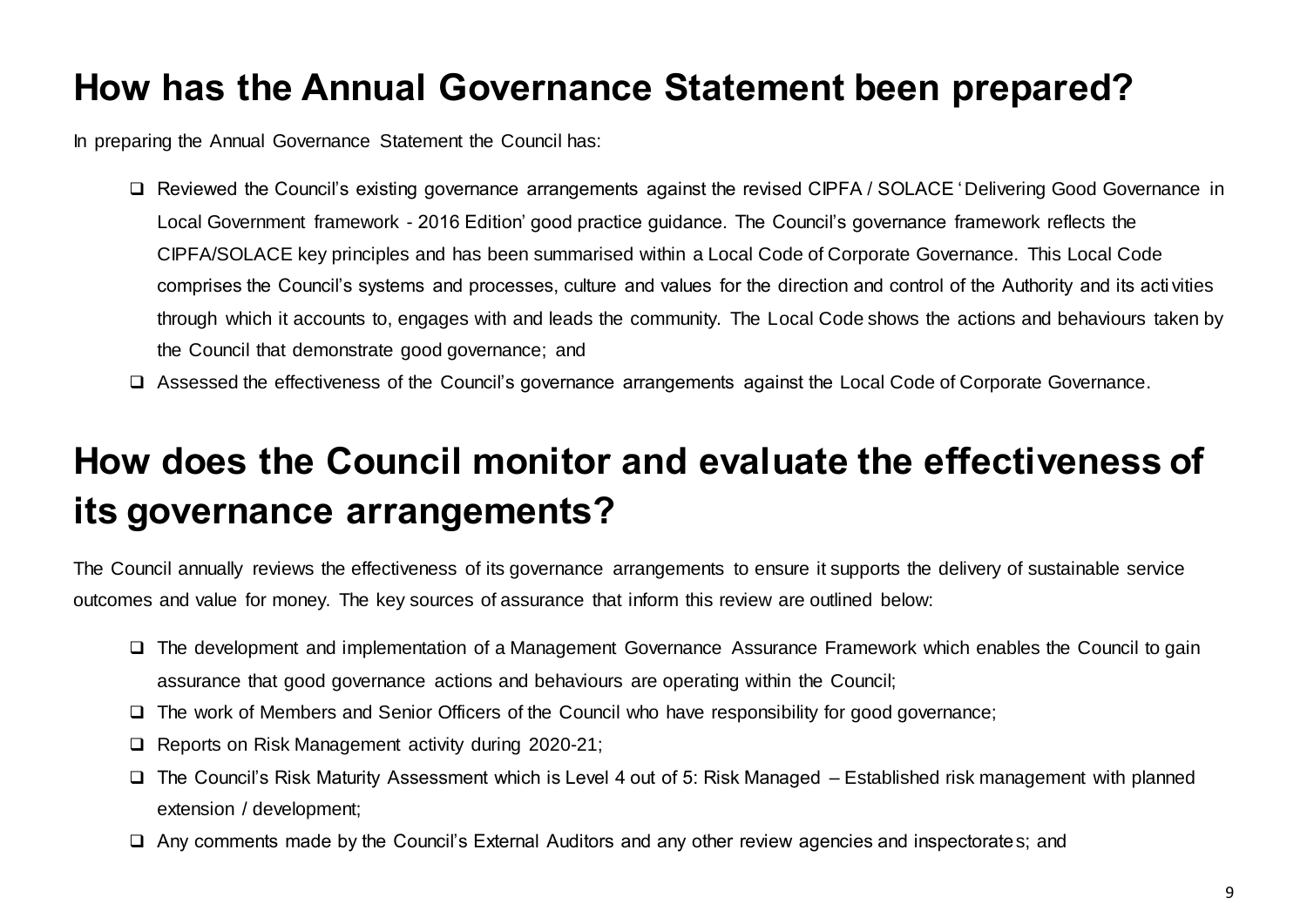- $\Box$  The Head of ARA functionally reports to the Audit and Standards Committee and supports the Committee in fulfilling its role as an independent assurance provider. The Chartered Institute of Public Finance and Accountancy (CIPFA) have produced revised guidance on the function and operation of audit committees; "Audit Committees in Local Authorities and Police, 2018 edition". The guidance represents CIPFA's view of best practice for Audit Committees in local authorities throughout the UK. In the guidance, CIPFA provide a suggested self-assessment against recommended practice.
- □ By reviewing the Committee's effectiveness against a good practice self-assessment, the Committee can demonstrate a high degree of performance and evidence that it is sound with a knowledgeable membership that is not impaired in any way.
- $\Box$  Internal Audit led on a review of their effectiveness which enabled members of the Committee to undertake a self assessment against the good practice principles. An action plan was been developed which summarises the next steps to further enhance the Committees effectiveness and this will be taken further forward in 2021/22.
- The Head of Audit, Risk and Assurance (ARA)'s annual opinion has, provided a satisfactory independent opinion on the effectiveness of the Council's control environment comprising, risk management, control and governance. The opinion given is based on Internal Audit work undertaken, and despite emergency measures being implemented as a result of the pandemic. These measures resulted in a significant level of strain being placed on normal procedures and control arrangements.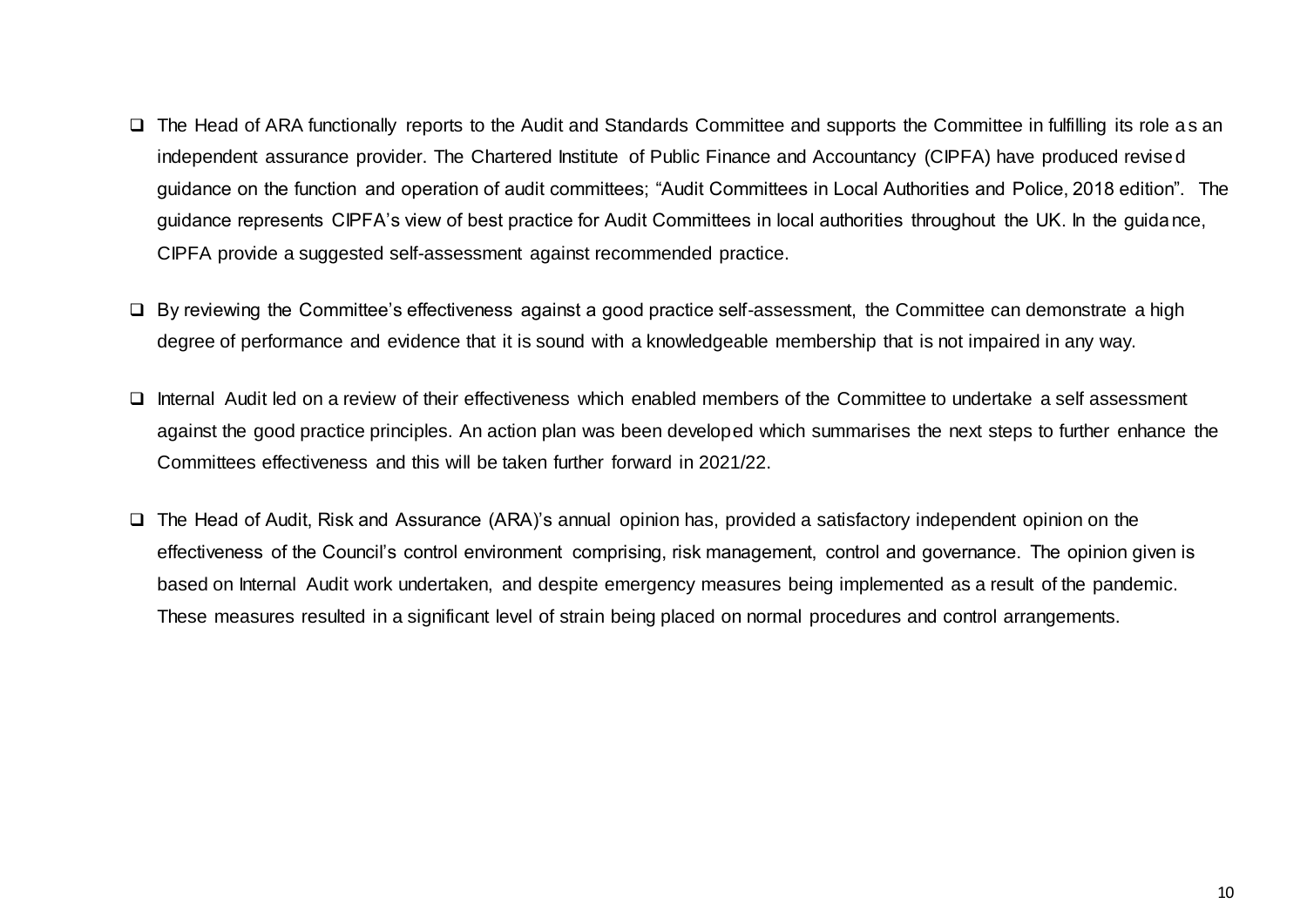### <span id="page-10-0"></span>**COVID-19 Impact on Governance**

The Council ended the previous, and entered the new, financial year in the midst of the COVID-19 pandemic. The Council is a Category 1 responder under the Civil Contingencies Act. As such it is required to keep critical services working and to support vulnerable people. The Council has had a full staff resource to continue providing services.

With organisational disruption, new emergency responsibilities and also staff working from home, conducting the annual review has recognised the challenges from Coronavirus. The AGS assesses governance in place during 2020-21. Whilst Covid-19 affected how the Council operated, the impacts did not have a significant effect on governance arrangements during 2020-21. The impacts included changes to decision making arrangements, the conduct of meetings and the delivery of services. These fall into the following broad categories:

- $\Box$  Impact on business as usual in the delivery of services;
- $\Box$  The majority of staff working from home from March 2020;
- $\Box$  Redeploying a number of staff from their normal roles as necessary to assist with the Council's response to Covid 19;
- $\Box$  New areas of activity as part of the national response to coronavirus and any governance issues arising, such as Implementation of new policies and processes and emergency assistance, paying emergency and discretionary grants to local businesses on behalf of the government. Internal Audit provided assistance with regard to this with pre and post payment checks.
- The funding and logistical consequences of delivering the local government response, such as changes to council meetings and decision making arrangements, new collaborative arrangements and funding and cash flow challenges;
- $\Box$  Assessment of the longer term disruption and consequences arising from the coronavirus pandemic, for example on existing projects and programmes, new priorities and objectives introduced and new risks identified or existing risks escalated.
- Governance issues within 2020-21 are discussed in the action plan below.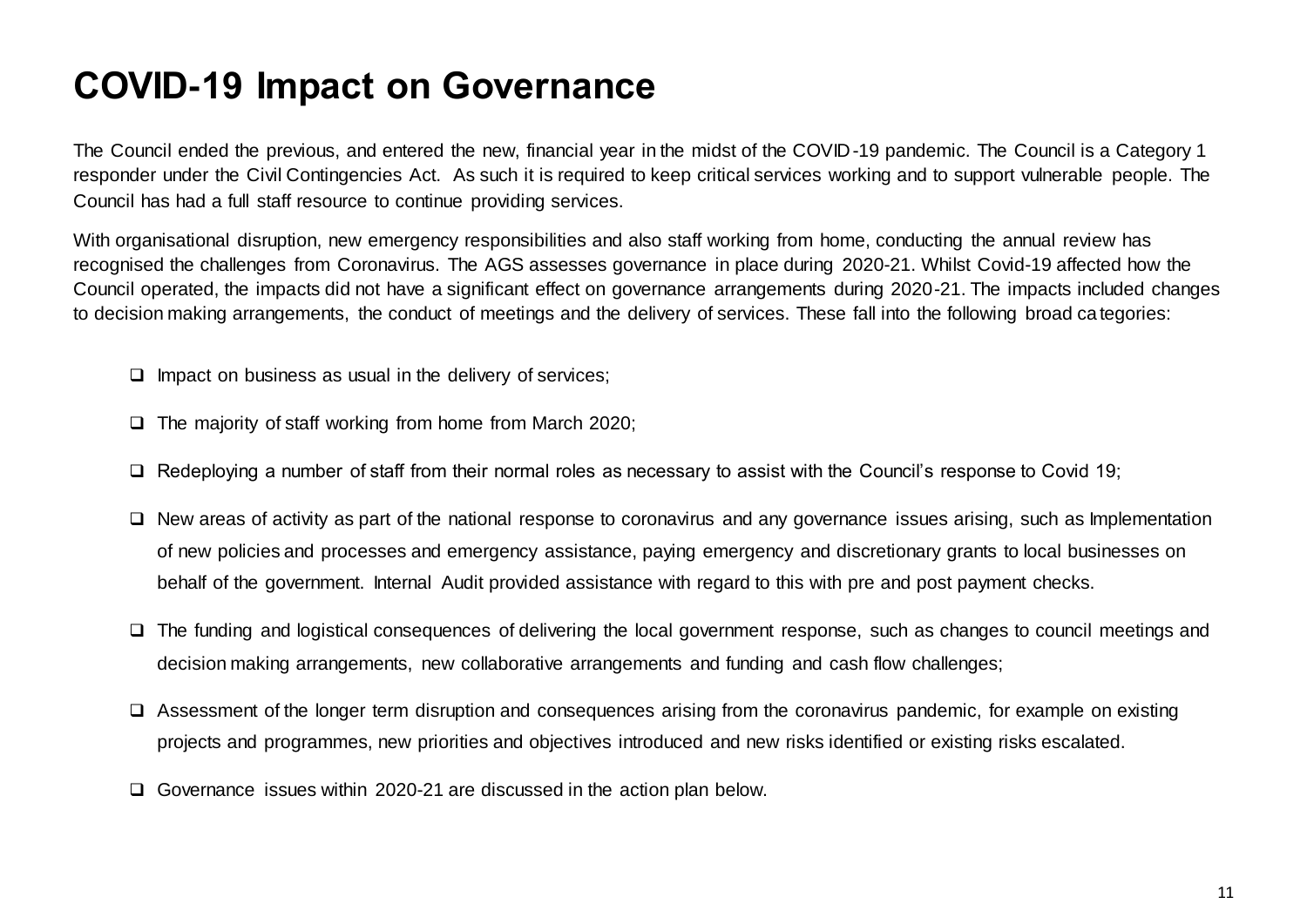# <span id="page-11-0"></span>**What are the key elements of SDC's Governance Framework?**

The Council aims to achieve good standards of governance by adhering to the seven core principles below, which form the basis of the Council's Code of Corporate Governance:

The following pages provide a summary of actions and behaviours taken by the Council in relation to each of these seven core principles and associated sub principles.

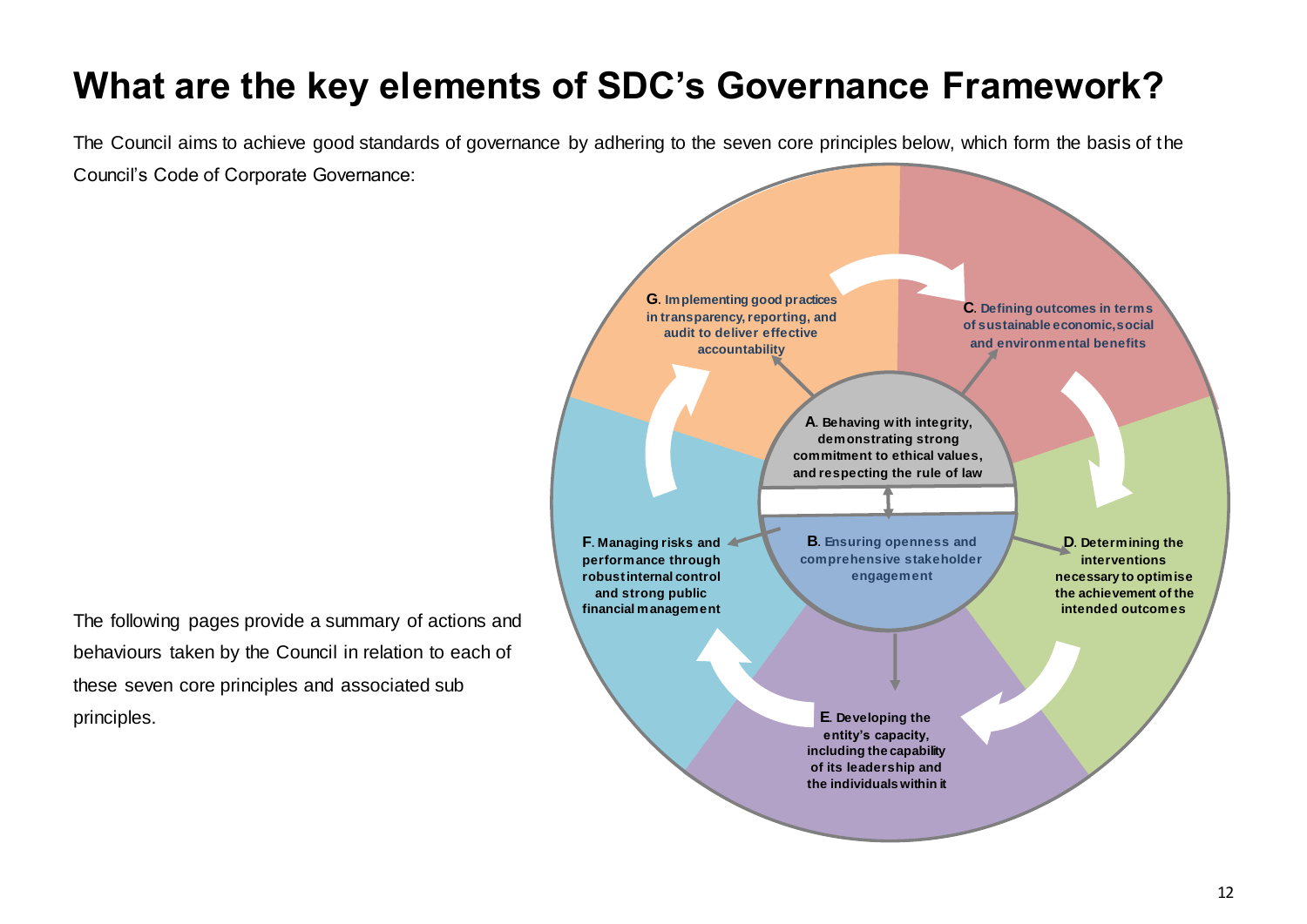#### **Principle A**

**Behaving with integrity, demonstrating strong commitment to ethical values, and respecting the rule of law**

#### Supporting Principles:

**Behaving with integrity**

How we do this:

The Council has an Audit and **[Standards Committee](https://www.stroud.gov.uk/council-and-democracy/meetings/audit-standards-committee) and** 

Monitoring Officer promote the duty of the Council to encourage and maintain high standards of member conduct. The Council has a Member [Code of Conduct](https://www.stroud.gov.uk/media/1349824/section-7-members-code-of-conduct-and-investigations-procedure.pdf) plus various good conduct practice guides to strengthen the Council's ethical framework. The framework is regularly reviewed.

- **In upholding high standards,** investigations are undertaken and reports submitted to the Audit and Standards Committee and the independent standards panel. Officer behaviour is governed by the [Employees' Code of Conduct.](https://www.stroud.gov.uk/media/208440/employee-code-of-conduct-section-10.pdf) The Code has been formulated to provide a set of standards of conduct expected of employees at work.
- External providers of services acting on behalf of the Council are also required to comply with the Code of Conduct.

**Demonstrating strong commitment to ethical values**

- Arrangements exist to ensure that members and officers are not influenced by prejudice, bias or conflicts of interest in dealing with different stakeholders. These include:
	- o Statutory registers of interests;
	- o Requirements to declare conflict of interests and refrain from participating in relevant matters; and
	- o Employee Registers of gifts and hospitality.
- A [customer feedback / Complaints](https://www.stroud.gov.uk/council-and-democracy/about-the-council/contact-us/compliments-and-complaints)  [Policy](https://www.stroud.gov.uk/council-and-democracy/about-the-council/contact-us/compliments-and-complaints) exist to receive and respond to any complaints received.
- Actively seek to deter and prevent fraud and corruption and ensure where irregularity is suspected that it is thoroughly investigated.
- **↑** The Council's competency framework seeks to promote good 'behaviours'.

**Respecting the Rule of Law**

- **❖ Th[e Constitution](https://www.stroud.gov.uk/council-and-democracy/corporate-plans-and-policies/constitution) sets out the** decision making responsibilities of the Council, its Committees and officers and associated decision making procedures.
- The Council's partnership with "One Legal" identifies and advises the Council (including its committees and officers) on key elements of the law and their application, also providing training and guidance notes where there are capacity or skill shortages. All committee reports include legal implications.
- $\div$  The Council has a duty to appoint three of its staff to specific roles, these being: -**The Head of Paid Service (i.e. Chief Executive)**, who has overall accountability for the governance arrangements operating within the Council.

- **The Monitoring Officer** who has a key role in ensuring that decisions taken are within the law and the Council complies with the provisions of its Constitution.

- **The Chief Financial Officer** is the principal financial adviser to the Council and is responsible for the proper administration of the Council's financial affairs & internal control environment.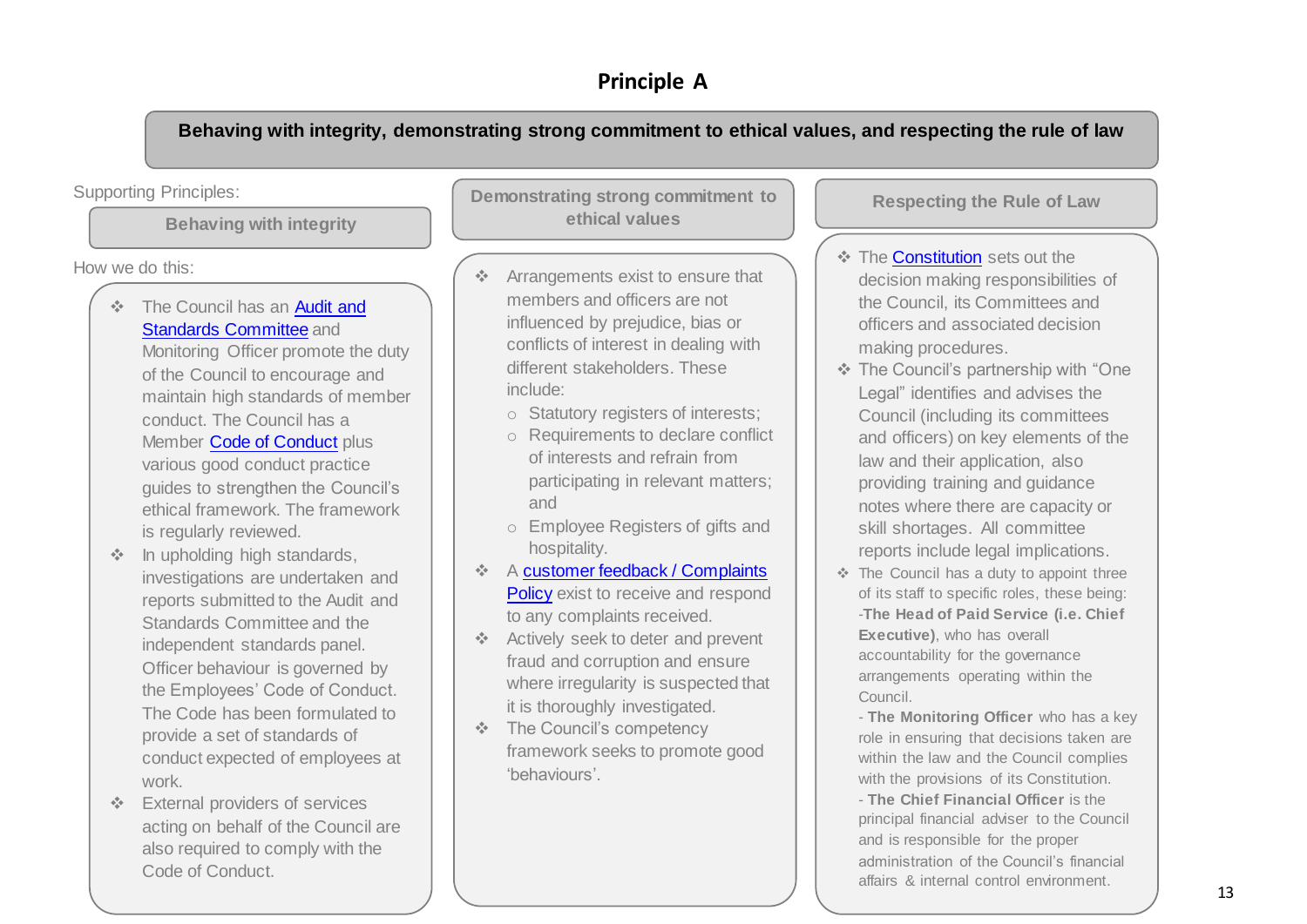#### **Principle B**

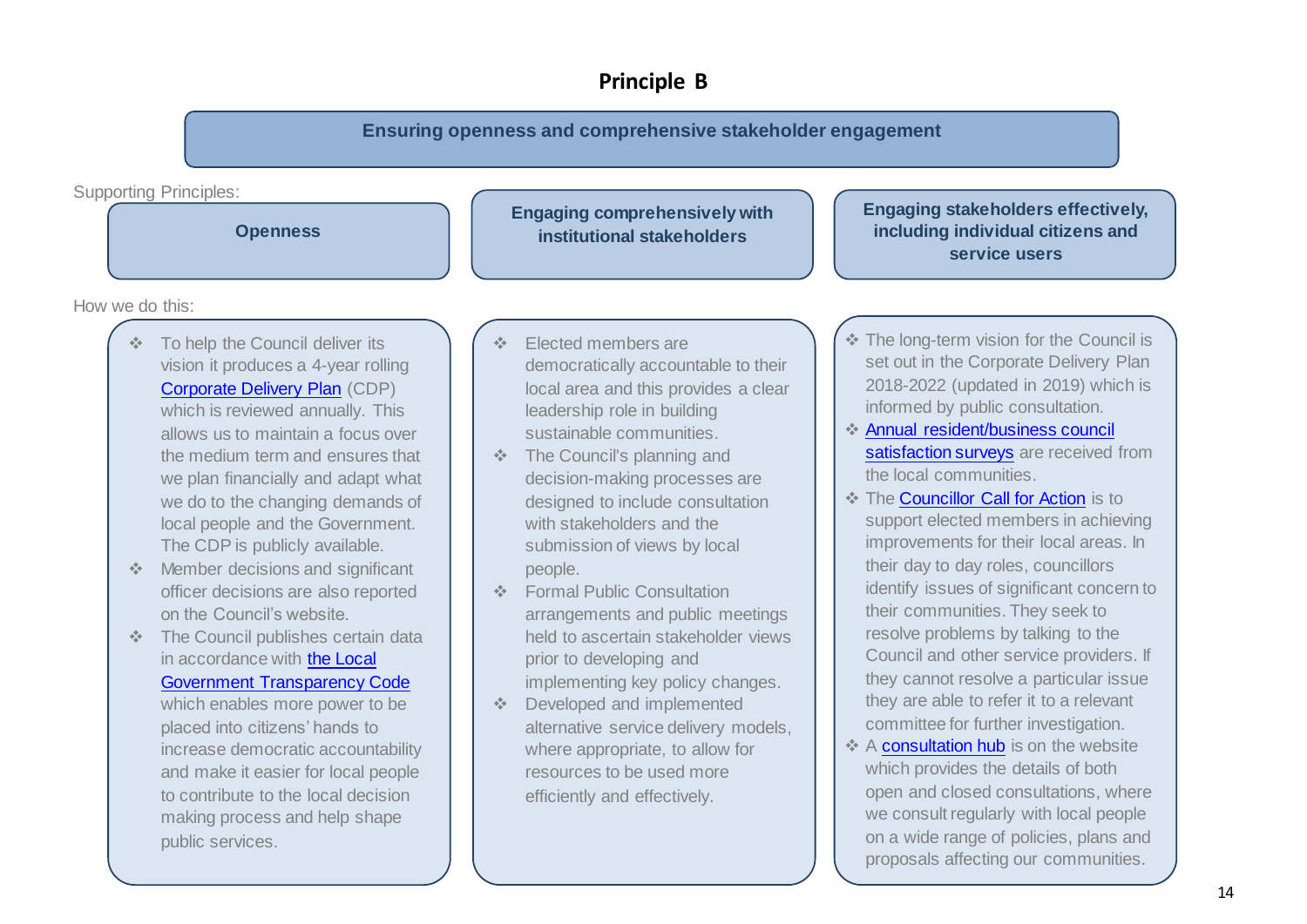#### **Principle C**

**Defining outcomes in terms of sustainable, economic, social and environmental benefits**

Supporting Principles:

**Defining outcomes Sustainable economic, social and environmental benefits** 

How we do this:

- The long term vision and Council's priorities are set out in the Corporate Delivery Plan 2018-2022.
- A [Budget and Medium Term Financial Plan,](https://www.stroud.gov.uk/council-and-democracy/council-budgets-spending) Capital Programme and annual budget process ensure that financial resources are directed to the Council's priorities.
- \* The Council works with partner organisations where there are shared objectives and clear economic benefits from joint working.
- The Council has a co-ordinated and structured approach to developing services and defining outcomes.
- Contract management and monitoring arrangements are in place to ensure that services provided are delivered to a high standard.
- \* The Council's business planning, performance and risk [management framework](https://www.stroud.gov.uk/council-and-democracy/meetings#meetings) enables the monitoring of progress against service strategic / business plans priorities and objectives, key performance indicators and targets.
- \* The Medium Term Financial Plan identifies the required efficiency savings across the Council in a systematic and considered manner.
- $\div$  The Council aims to ensure that the purchase of goods, services or works required to deliver services is acquired under Best Value terms.
- The Council develops [business continuity plans](https://www.stroud.gov.uk/council-and-democracy/about-the-council/emergency-planning/emergencies-business-continuity) to ensure that critical service delivery can be maintained or recovered during an emergency.
- The Council's decision making process requires consideration of the economic, social (including equalities) and environmental impacts of policies and plans when taking decisions about service provision.
- Programme and project management arrangements require consideration of Political, Environmental, Societal (i.e. increased demand for a service and demographic changes), Technological, Legislative, Economic and Efficiency issues, risks and opportunities and value for money.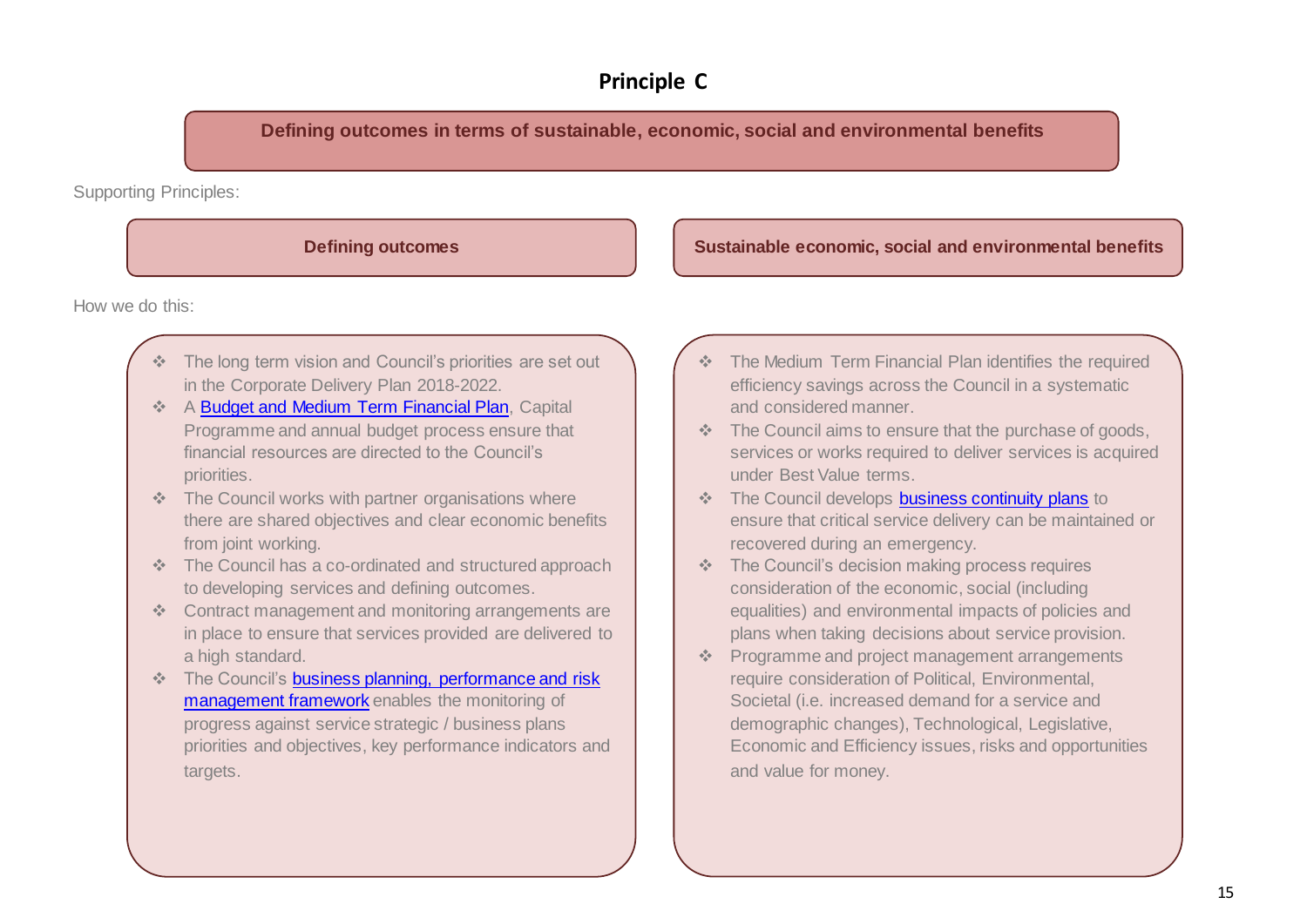#### **Principle D**

**Determining the interventions necessary to optimise the achievement of the intended outcomes**

Supporting Principles:



the relevant Committees.

resources are allocated and used when awarding a contract) when procuring services and service

planning.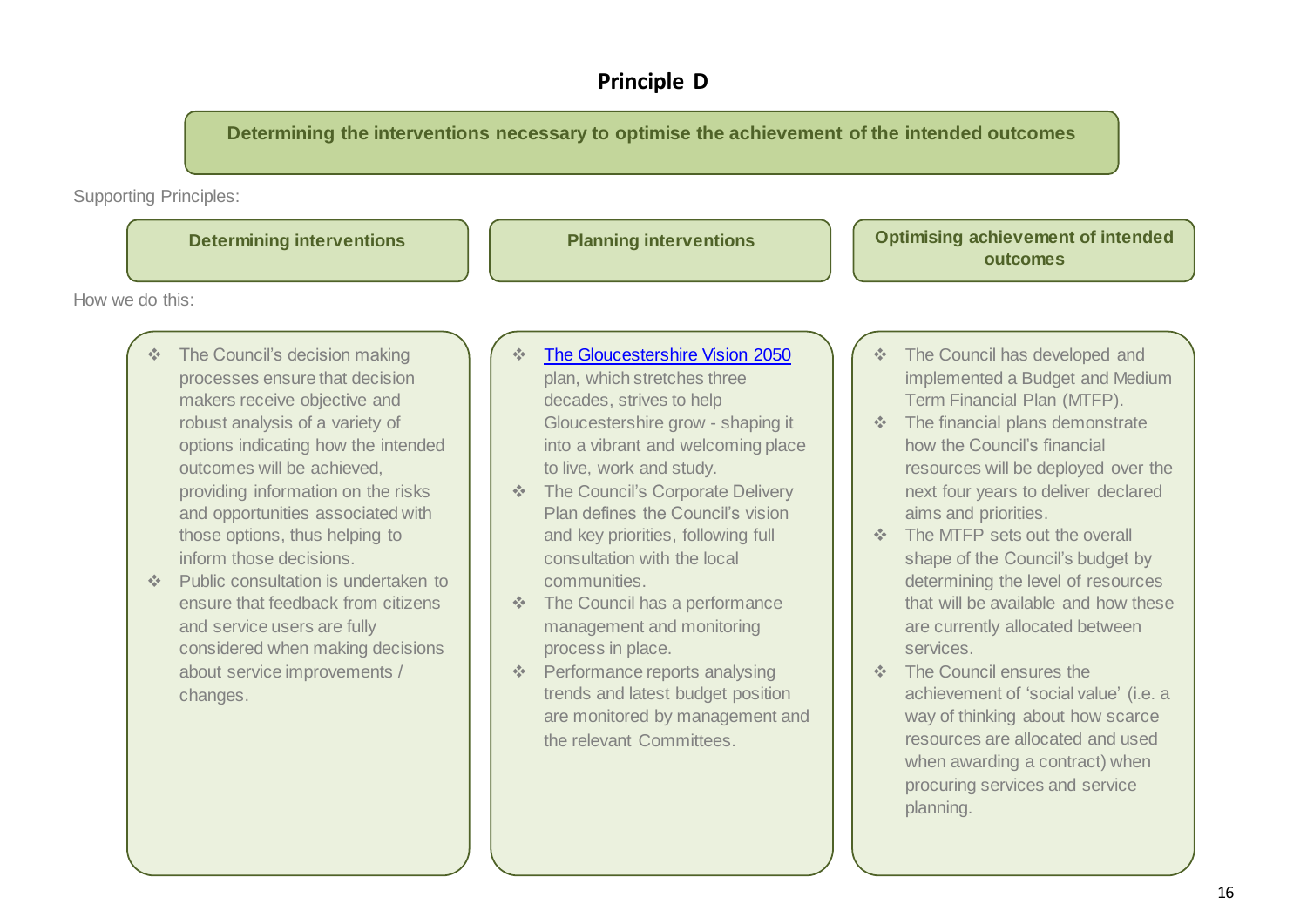**Developing the entity's capacity, including the capability of its leadership and the individuals within it**

Supporting Principles:

How we do this:

- \* SDC participated in the Local Government Association [\(LGA\) Corporate Peer Challenge \(CPC\)](https://www.stroud.gov.uk/news-archive/good-council-ready-to-tackle-challenges-and-support-communities) which offered support and help to the Council in order to further strengthen local accountability and explore how effectively the council is delivering services.
- ❖ Council participation in other relevant benchmarking exercises and peer reviews to help inform how the resources are allocated, so that outcomes can be achieved effectively and efficiently.
- ❖ Collaborative working and alternative service delivery models are fully considered as part of the option appraisal process, when looking to determine how the Council's resources are allocated in order to meet priorities.
- A revised learning and development offer is being developed for staff across the organisation, including managers
- To expand their skill set beyond those used in their usual role and gain an insight into other parts of the Council, therefore the Council provides employees with secondment opportunities where appropriate.

#### **Developing the Council's capacity Developing the capability of the Council's leadership and other individuals**

- The Council's Constitution clearly defines the statutory and distinctive roles of the Leader and other councillors and sets out to whom decision making powers are delegated, including senior officers such as the Chief Executive.
- A Members Training and Development Programme is in operation, which supports continued Member development.
- The Council has a corporate competency framework for all employees, managers and Leadership Team, which provides an opportunity to reflect on how individuals are performing, what is going well and also where the individual may need further support or development as part of their role.
- Council "Values and Behaviours" have been developed in consultation with officers and members.
- The above includes required skills and behaviours as these behaviours are essential for the delivery of our key priorities, to continue to support our savings targets, and form part of our on-going commitment to personal and professional development.
- 121's are held to monitor staff performance and identify learning and development needs.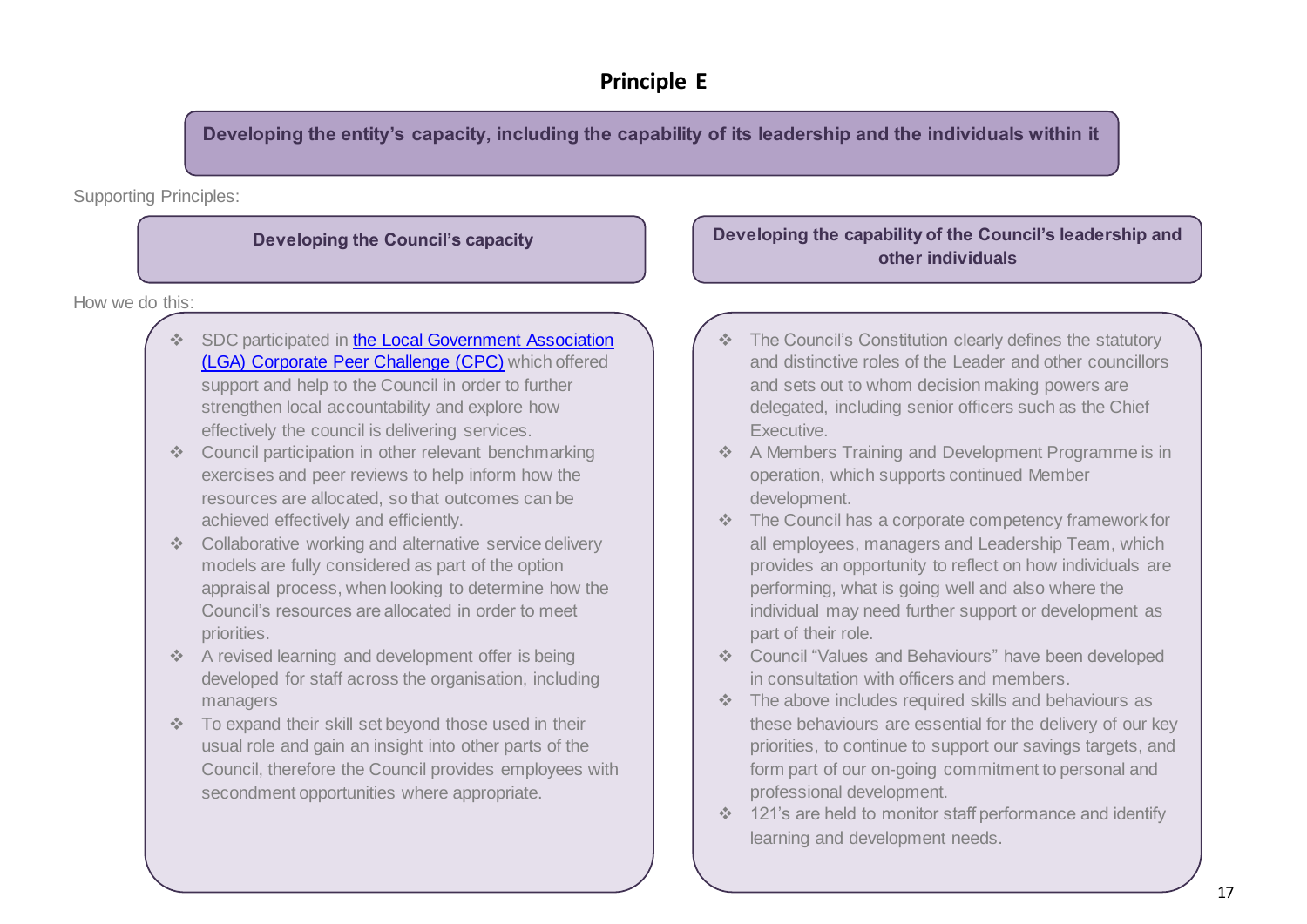#### **Principle F**

**Managing risks and performance through robust internal control and strong public financial management** Supporting Principles: How we do this: **Managing Risk Managing Performance The Council has a Risk** [Management Policy /](https://www.stroud.gov.uk/media/241857/risk-management-policy.pdf)  **[Strategy](https://www.stroud.gov.uk/media/241857/risk-management-policy.pdf)** which clearly defines the roles and responsibilities for managing risk, confirming that risk management is an integral part of all our business activities including all aspects of business planning, option appraisals and decision making. **<sup>◆</sup> [Business Continuity](https://www.stroud.gov.uk/council-and-democracy/about-the-council/emergency-planning/emergencies-business-continuity)** arrangements should be in place for critical services to ensure they can continue to operate in an emergency.  $\div$  The Audit and [Standards Committee](https://www.stroud.gov.uk/council-and-democracy/meetings/audit-standards-committee) monitor the adequacy of the risk identification, monitoring and control of strategic and operational risk within the Council. **\*** The Council's Corporate Delivery Plan (CDP) outlines our vision as leading a community that is making Stroud district a better place to live, work and visit for everyone. The plan seeks to demonstrate how this will be achieved around five key priorities: Economy, Affordable Housing, Environment, Health and Wellbeing and Delivery. ❖ A business planning framework is in place which includes our Service Strategic Plans which aligns with our CDP and sets out our strategic priorities and business plans which set out the key priorities / tasks / targets / risks for the day job. Priorities are monitored through our performance, programme and project management framework. Robust internal control | Managing Data | Strong public financial **management**  $\triangle$  The Internal Audit (IA) function is 100% compliant with Public Sector Internal Audit Standards 2017. The Council takes fraud, corruption and maladministration very seriously and has established policies and processes which aim to prevent or deal with such occurrences. These can be found within the Anti [Fraud and Corruption](https://www.stroud.gov.uk/media/1287085/item-5-appendix-a-counter-fraud-and-corruption-policy-statement-and-strategy-2020-2023.pdf)  **[Policy](https://www.stroud.gov.uk/media/1287085/item-5-appendix-a-counter-fraud-and-corruption-policy-statement-and-strategy-2020-2023.pdf) Statement and** Strategy and [Whistleblowing Policy.](https://www.stroud.gov.uk/media/1349834/section-14-whistle-blowing-policy.pdf) Audit and Standards Committee monitor and review all of the above. **Managing Data** Data is managed in accordance with the law. Key information management policies e.g. [freedom of information](https://www.stroud.gov.uk/council-and-democracy/opendata/data-protection-and-foi/freedom-of-information-foi) and [data protection.](https://www.stroud.gov.uk/council-and-democracy/transparency/data-protection-and-foi/data-protection) The Council has information champions who help to promote effective management of information across the Council. Information Sharing protocols are in place when sharing data with third parties. ◆ ICT Infrastructure Investment Plan. **❖ Robust budget** management arrangements are in place including monitoring and review by all Committees. **[External Audit review](https://www.stroud.gov.uk/council-and-democracy/council-budgets-spending/statement-of-accounts)** and report on the Council's financial statements (including the [Annual Governance](https://www.stroud.gov.uk/council-and-democracy/council-budgets-spending/statement-of-accounts)  [Statement and Local](https://www.stroud.gov.uk/council-and-democracy/council-budgets-spending/statement-of-accounts)  [Code of Corporate](https://www.stroud.gov.uk/council-and-democracy/council-budgets-spending/statement-of-accounts)  [Governance\),](https://www.stroud.gov.uk/council-and-democracy/council-budgets-spending/statement-of-accounts) providing an opinion on the accounts and concluding on the arrangements in place for securing economy, efficiency and effectiveness in the use of resources (the value for money conclusion).  $\div$  The Audit and Standards **[Committee](https://www.stroud.gov.uk/council-and-democracy/meetings/audit-standards-committee)** monitors the effectiveness of the Chief Financial Officer's responsibility for ensuring an adequate internal / financial control environment.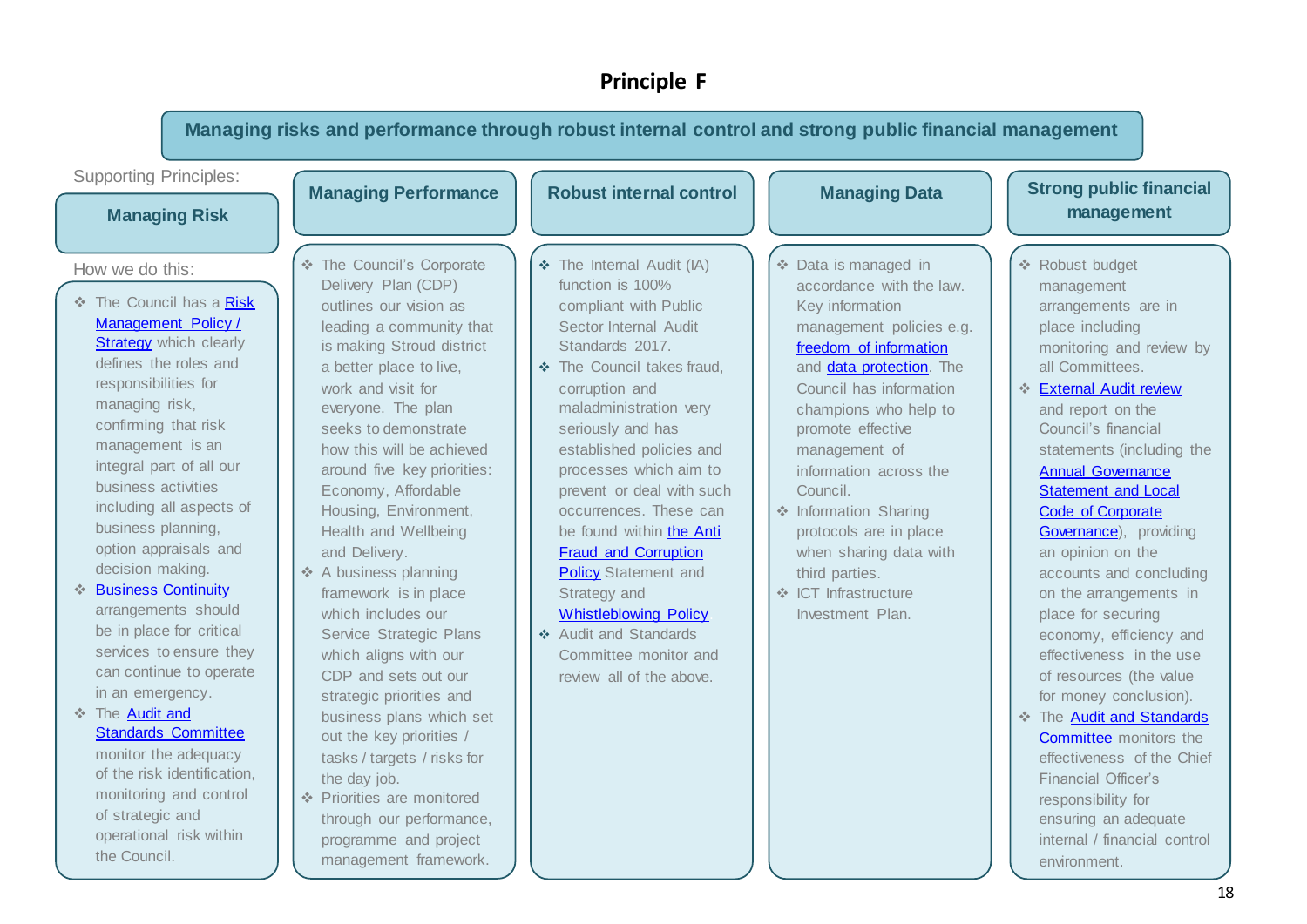#### **Principle G**

**Implementing good practices in transparency, reporting, and audit to deliver effective accountability**

Supporting Principles:

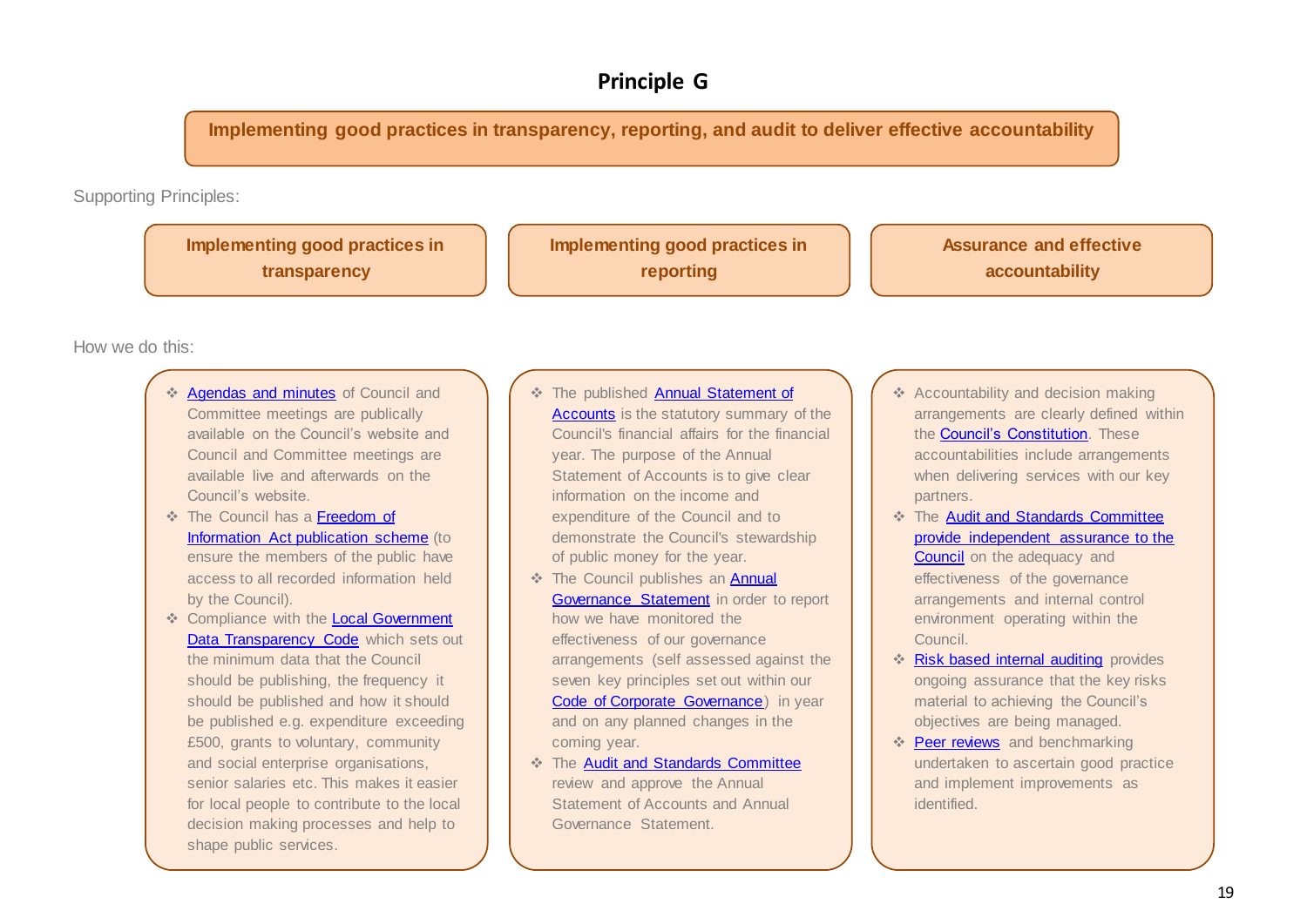# **What are the key roles of those responsible for developing and maintaining the Governance Framework?**

| <b>The Council</b>                                         | - Adopting and making substantive changes to the Constitution.<br>-Approving or adopting the annual budget.<br>- Agreeing and/or amending the Terms of Reference for Committees, deciding on their composition and appointing Chairmen and<br>Vice Chairmen to them.                                                                                                                                                              |
|------------------------------------------------------------|-----------------------------------------------------------------------------------------------------------------------------------------------------------------------------------------------------------------------------------------------------------------------------------------------------------------------------------------------------------------------------------------------------------------------------------|
| <b>Audit and Standards</b><br><b>Committee</b>             | - Provides independent assurance to The Council on the adequacyand effectiveness of the governance arrangements, risk<br>management framework and internal control environment.<br>- Promotes high standards of member conduct.<br>- Approves the Annual Statement of Accounts and Annual Governance Statement.                                                                                                                   |
| <b>Committees</b>                                          | - There are four Committees aligned to the Council's corporate priorities (excluding Audit and Standards and the Development<br>Control Committee). They hold Officers to account and scrutinise performance. Any two members of each committee will meet on<br>a quarterly basis with senior management in non decision making, informal meetings. They report back on an exception basis to<br>their Committees any key issues. |
| <b>Chief Executive</b><br><b>Strategic Leadership Team</b> | Implements the policy and budgetary framework set by the Council and provides advice to Committees and the Council on the<br>development of future policy and budgetary issues and oversees the implementation of Council policy.<br>- Influences a corporate culture and fostering a culture of high ethical standards and integrity.                                                                                            |
| <b>Chief Financial Officer (s151)</b>                      | - Accountability for developing and maintaining The Council's governance, risk and control framework.<br>- Contribute to the effective corporate management and governance of the Council.                                                                                                                                                                                                                                        |
| <b>Monitoring Officer</b>                                  | - To advise the Council on ethical issues, standards and powers to ensure the Council operates within the law and statutory Cod es<br>of Practice.<br>- Overall responsibility for the maintenance and operation of the Confidential Reporting Procedure for Employees. (Whistleblowing)<br>and contributes to the effective corporate management and governance of the Council.                                                  |
| <b>Internal Audit</b>                                      | - Provides independent assurance and annual opinion on the adequacyand effectiveness of the Council's governance, risk<br>management and control framework.<br>- Delivers an annual programme of risk based audit activity, including counter fraud and investigation activity.<br>- Makes recommendations for improvements in the management of risk.                                                                            |
| <b>External Audit</b>                                      | Audit / review and reporton the Council's financial statements (including the Annual Governance Statement), providing an opinion<br>on the accounts and use of resources, concluding on the arrangements in place for securing economy, efficiency and effectiveness<br>in the use of resources (the value for money conclusion).                                                                                                 |
| <b>Strategic Directors/Managers</b>                        | - Responsible for developing, maintaining and implementing the Council's governance, risk and control framework.<br>- Contribute to the effective corporate management and governance of the Council.                                                                                                                                                                                                                             |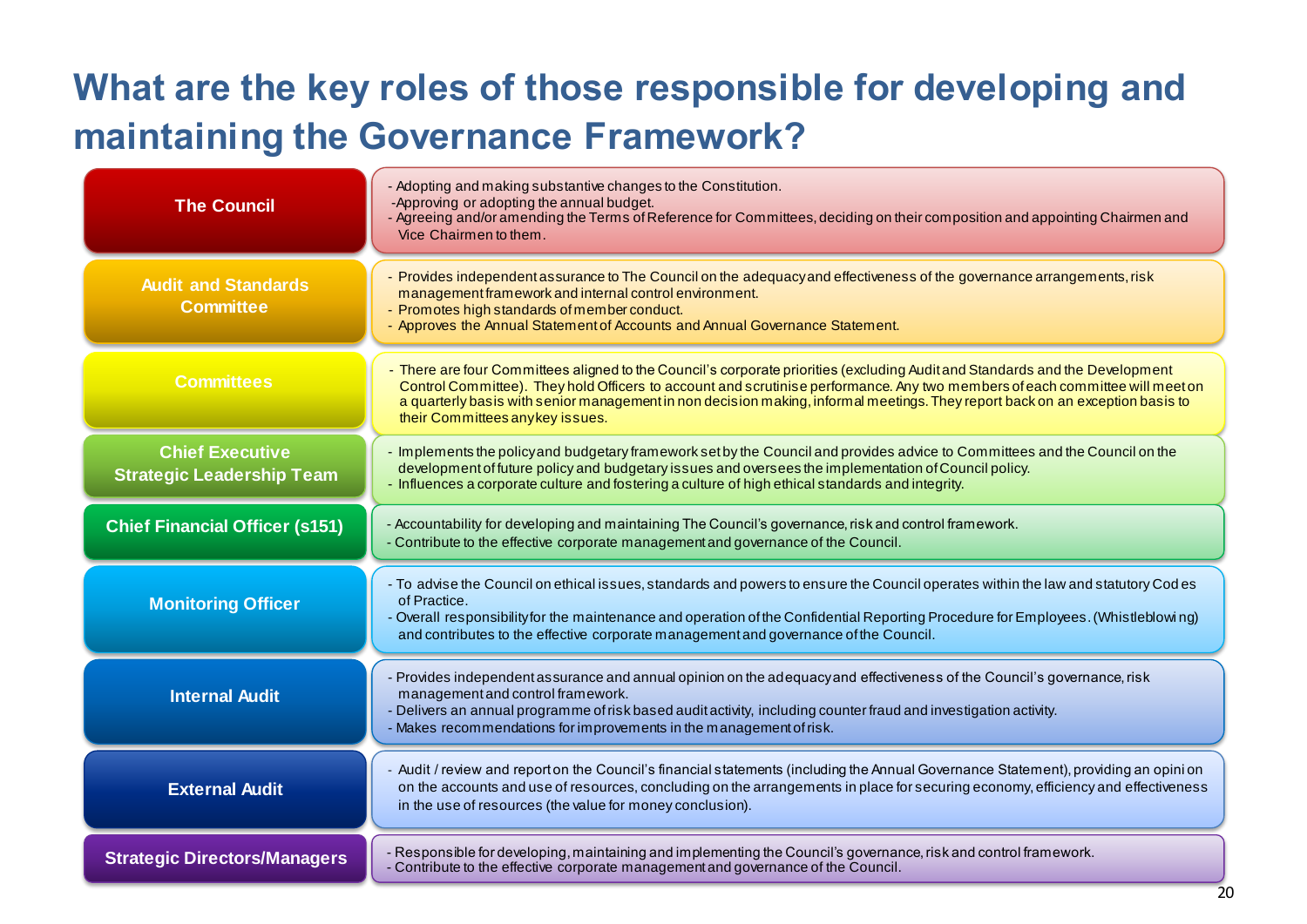### <span id="page-20-0"></span>**How has the Council addressed the governance improvement actions from 2019-20?**

The Annual Governance Statement 2019-20 contained the following key improvement actions. Details of the issues and how they have been addressed during the year have been reported to the Audit and Standards Committee. Please note that whilst improvement plans are in place to address these issues, due to their significance in relation to governance and inherent risk, two of these actions have been carried forward into the 2020-21 Action Plan to enable their ongoing monitoring as noted below.

| <b>2019-20 Review</b><br><b>Reference</b>                                         | <b>Action</b>                                                        | <b>Current Status</b>                                                                                                                                                                                                                                                                                                                                                                                                                                                                                                                                                                                                                                                                                                                                                                                                                                                                                                            |
|-----------------------------------------------------------------------------------|----------------------------------------------------------------------|----------------------------------------------------------------------------------------------------------------------------------------------------------------------------------------------------------------------------------------------------------------------------------------------------------------------------------------------------------------------------------------------------------------------------------------------------------------------------------------------------------------------------------------------------------------------------------------------------------------------------------------------------------------------------------------------------------------------------------------------------------------------------------------------------------------------------------------------------------------------------------------------------------------------------------|
| <b>Chief Financial Officer</b><br><b>Assurance Statement</b>                      | <b>Future Financial Sustainability</b>                               | C/F into the 2020-21 AGS Action Plan<br>The financial outturn for the end of 2020/21 was strong as<br>central government support has largely mitigated the<br>impacts of the Covid pandemic. The medium term impact<br>upon Council finances is less clear.<br>The Medium-Term Financial Plan was previously<br>strengthened by a thorough review of the reserves, the<br>removal of uncosted savings targets and introduction of<br>additional income. The major risk remains around<br>government review of the local government finance<br>system which is now expected in 2021/22 at the earliest.<br>Reaching financial self-sufficiency remains a key focus of<br>the Council's Corporate Delivery Plan and the Council is<br>actively pursuing new income generation opportunities<br>including improved treasury management returns which<br>have been boosted by an additional £10m investment in<br>multi-asset funds. |
| <b>Local Government</b><br>Association (LGA)<br>Corporate Peer<br>Challenge (CPC) | Local Government Association (LGA) Corporate<br>Peer Challenge (CPC) | C/F into the 2020-21 AGS Action Plan<br>An Action Plan was developed in respect of the 8<br>recommendations, including timescales and organisational<br>leads. This has been kept constantly updated throughout the<br>year                                                                                                                                                                                                                                                                                                                                                                                                                                                                                                                                                                                                                                                                                                      |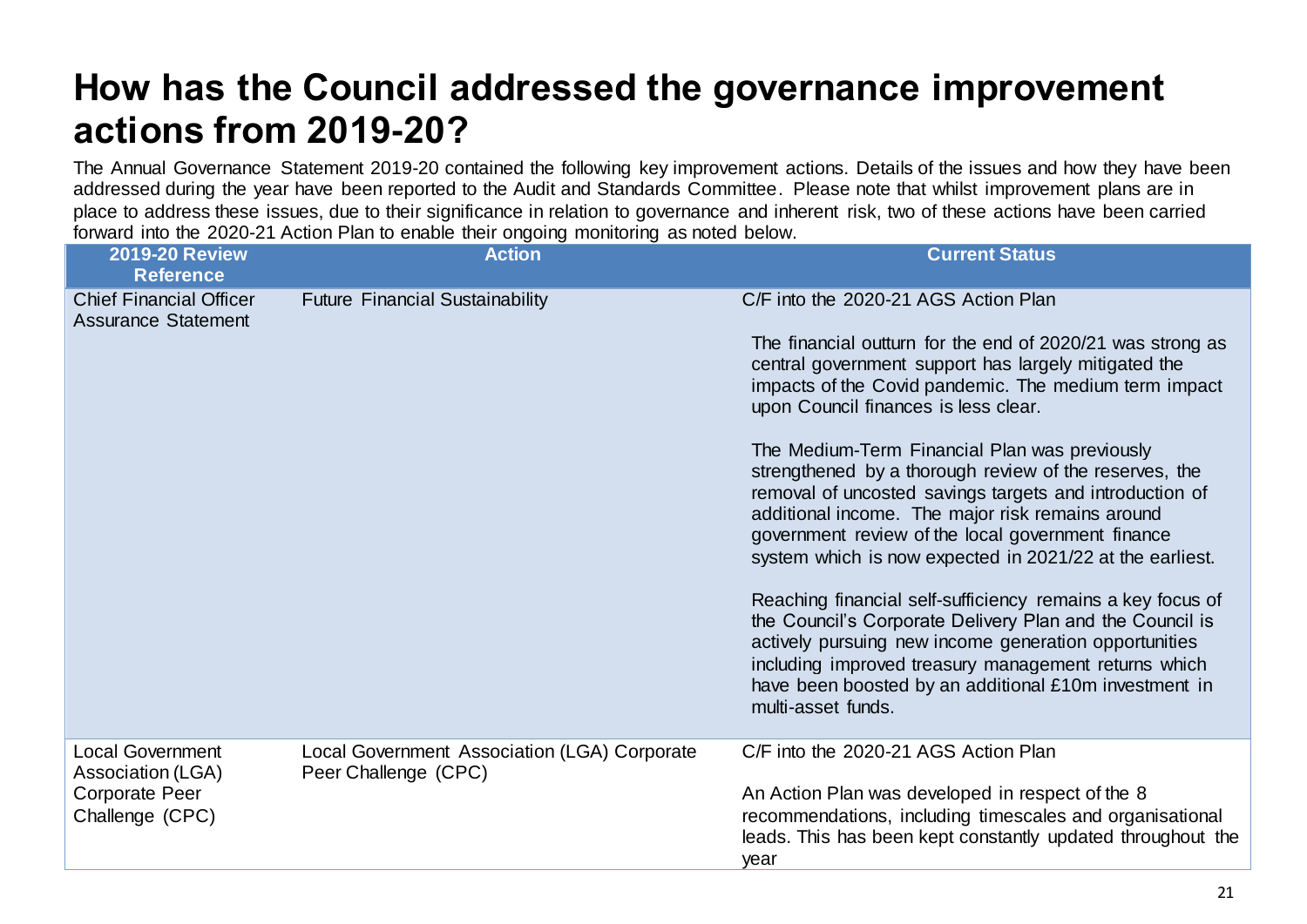| <b>2019-20 Review</b><br><b>Reference</b> | <b>Action</b>                  | <b>Current Status</b>                                                                                                                                                                                                                                                                                                                                                                                                                                                                                                       |
|-------------------------------------------|--------------------------------|-----------------------------------------------------------------------------------------------------------------------------------------------------------------------------------------------------------------------------------------------------------------------------------------------------------------------------------------------------------------------------------------------------------------------------------------------------------------------------------------------------------------------------|
|                                           |                                | The LGA have now been invited to return for a follow return<br>in early 2022.                                                                                                                                                                                                                                                                                                                                                                                                                                               |
| Brought Forward from<br>2019-20           | <b>Procurement Action Plan</b> | Procurement continues to be a key strategic activity. Internal<br>Audit undertook a consultancy review in-year of the<br>effectiveness of the Council's first and second line of<br>defence, responsible for ensuring compliance with the<br>Council's Contract Procurement Procedure Rules and to<br>present proposals to further enhance current policies and<br>procedures. Management actions to address the<br>recommendations made have been agreed in full with a view<br>to these being implemented during 2021-22. |
|                                           |                                |                                                                                                                                                                                                                                                                                                                                                                                                                                                                                                                             |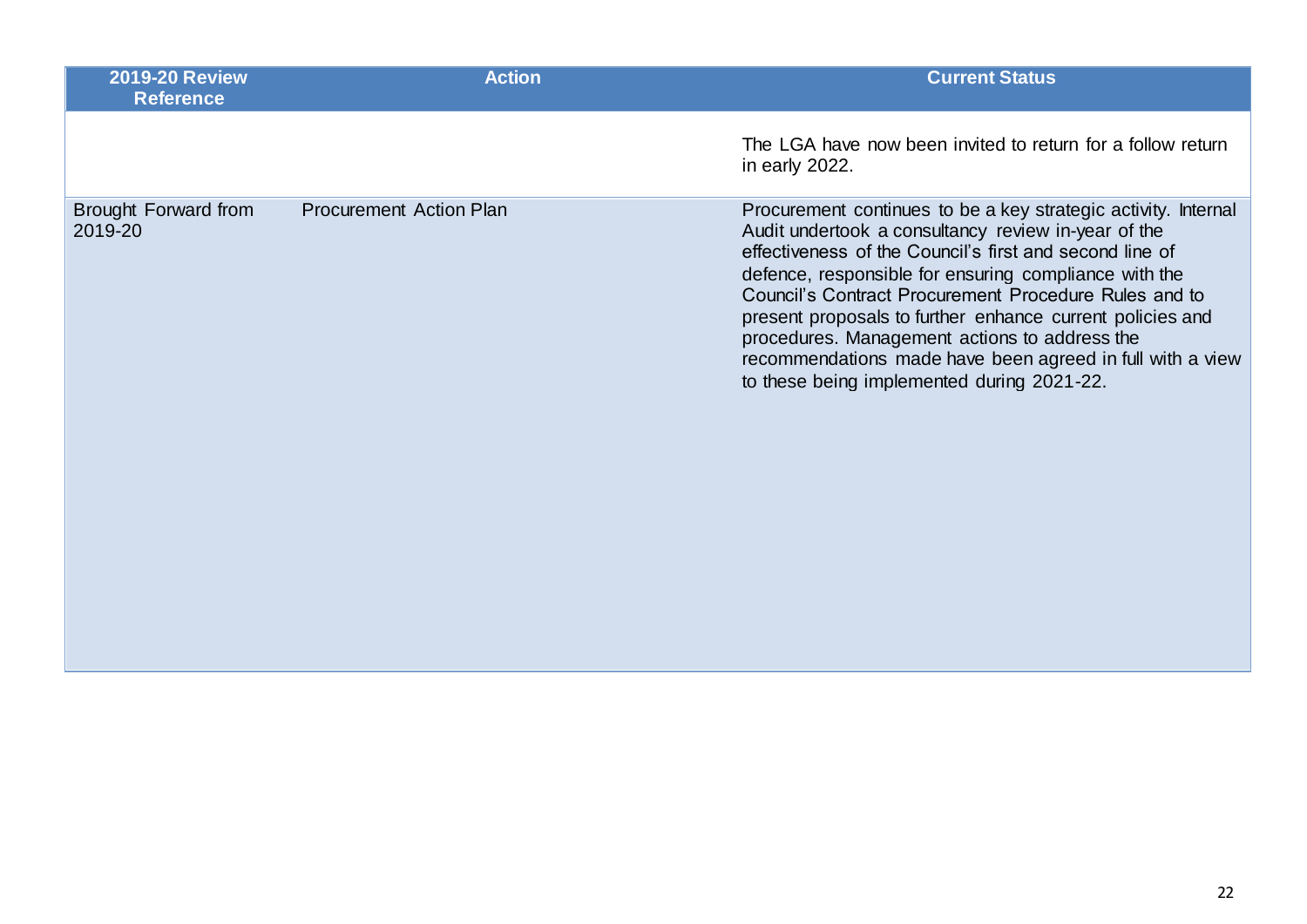# <span id="page-22-0"></span>**What are the key 2020-21 governance matters identified?**

The review of the effectiveness of the Council's governance framework has identified the following actions that will need to be addressed during 2021-22, which includes the two carried forward actions from 2019-20.

| <b>Review</b>                                                         | Governance matters identified/actions taken                                                                                                                                                                                                                                                                                                                                                                                                                                                                 |                    |                                          |
|-----------------------------------------------------------------------|-------------------------------------------------------------------------------------------------------------------------------------------------------------------------------------------------------------------------------------------------------------------------------------------------------------------------------------------------------------------------------------------------------------------------------------------------------------------------------------------------------------|--------------------|------------------------------------------|
| <b>Reference</b>                                                      |                                                                                                                                                                                                                                                                                                                                                                                                                                                                                                             | <b>Target Date</b> | <b>Lead Officer</b>                      |
| Chief<br>Financial<br><b>Officer</b><br>Assurance<br><b>Statement</b> | <b>Future Financial Sustainability / COVID-19</b><br>The 2020-21 Medium Term Financial Plan identified core deficit of £3m by 2024-25.<br>Actions taken in response to the above:<br>The Medium Term Financial Plan now includes a savings target related to the fit for the<br>future programme. Savings will be created by investing in modern service delivery<br>methods and improved community engagement.<br>As part of the Medium Term Financial Planning process, funding is now clearly identified | 31st March<br>2022 | <b>Chief Financial</b><br>Officer (S151) |
|                                                                       | and linked to priority Council projects. This ensures successful integration of the financial<br>plan and the Corporate Delivery Plan. This will be continued when the CDP is revised in<br>2021.<br>Strategy and Resources Committee receives regular financial monitoring updates. The<br>budget strategy in Autumn 2021 will consider all known factors relating to changes in                                                                                                                           |                    |                                          |
|                                                                       | funding streams, including government reforms, which will be further updated as part of<br>the medium term financial planning process.                                                                                                                                                                                                                                                                                                                                                                      |                    |                                          |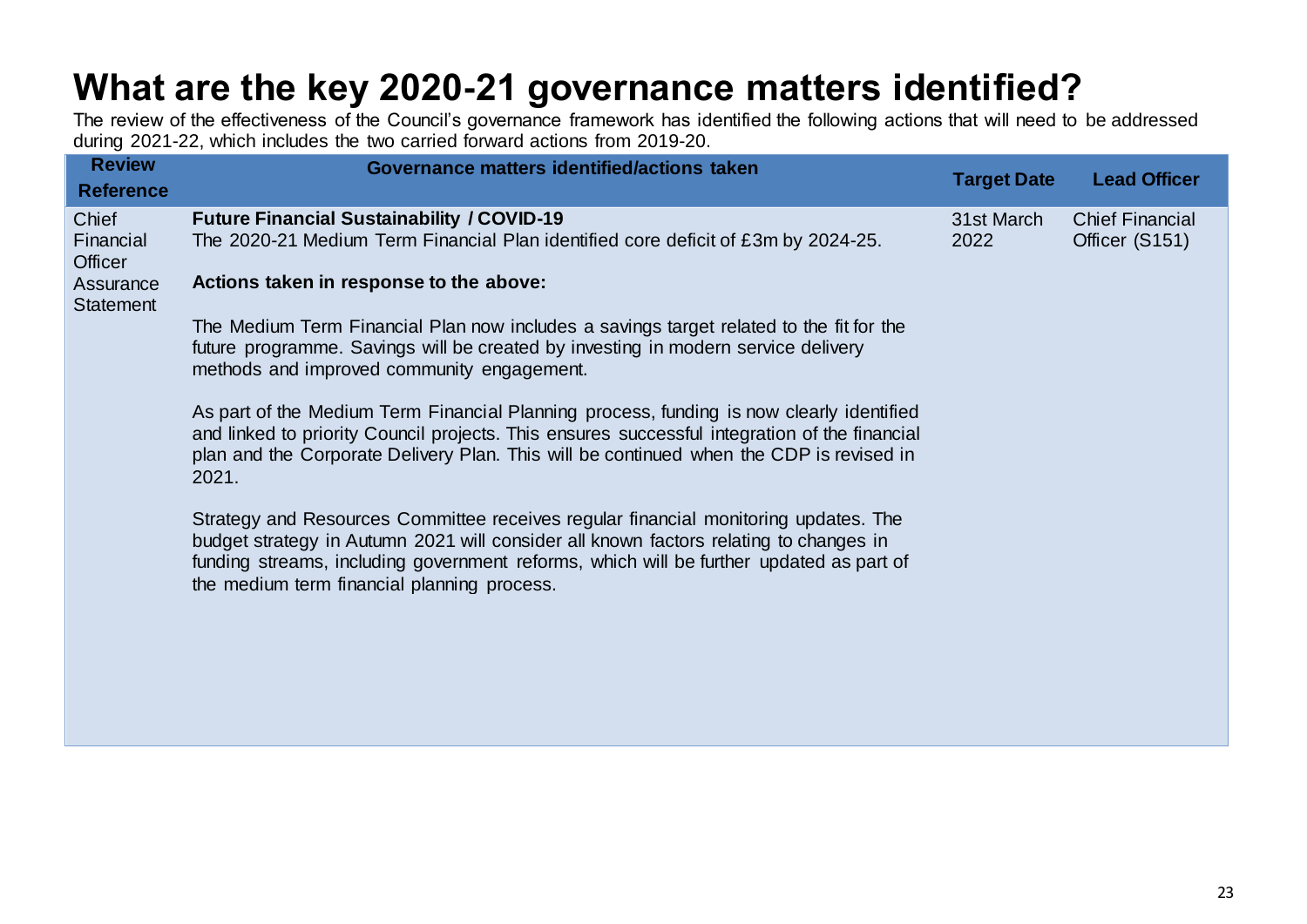| <b>Review</b>    | Governance matters identified/actions taken                                                     | <b>Target Date</b> | <b>Lead Officer</b>    |
|------------------|-------------------------------------------------------------------------------------------------|--------------------|------------------------|
| <b>Reference</b> |                                                                                                 |                    |                        |
| Corporate        | Local Government Association (LGA) Corporate Peer Challenge (CPC)                               | Ongoing            | <b>Chief Executive</b> |
| Governance       | A Peer Review was undertaken by the Local Government Association (LGA) and a team of            |                    |                        |
|                  | elected members, senior officers from other local authorities together with LGA advisors        |                    |                        |
|                  | with the Peer Challenge team's feedback reported to Council on 16 May 2019.                     |                    |                        |
|                  | The majority of the recommendations are now completed with 2021-22 expected to see the          |                    |                        |
|                  |                                                                                                 |                    |                        |
|                  | finalising of the remaining actions. Early discussions have already been held with the LGA      |                    |                        |
|                  | about a follow up review in 2022.                                                               |                    |                        |
|                  |                                                                                                 |                    |                        |
|                  | The senior management team's response to the Peer Review report's eight                         |                    |                        |
|                  | recommendations to Quarter four 2020-21 included:                                               |                    |                        |
|                  |                                                                                                 |                    |                        |
|                  | Actions taken in response to the above:                                                         |                    |                        |
|                  |                                                                                                 |                    |                        |
|                  | The completion of a senior officer restructure to ensure sufficient strategic capacity is<br>1. |                    |                        |
|                  | in place at the top of the organisation.                                                        |                    |                        |
|                  | Agreement of Council priorities and actions for the period to May 2020.<br>2.                   |                    |                        |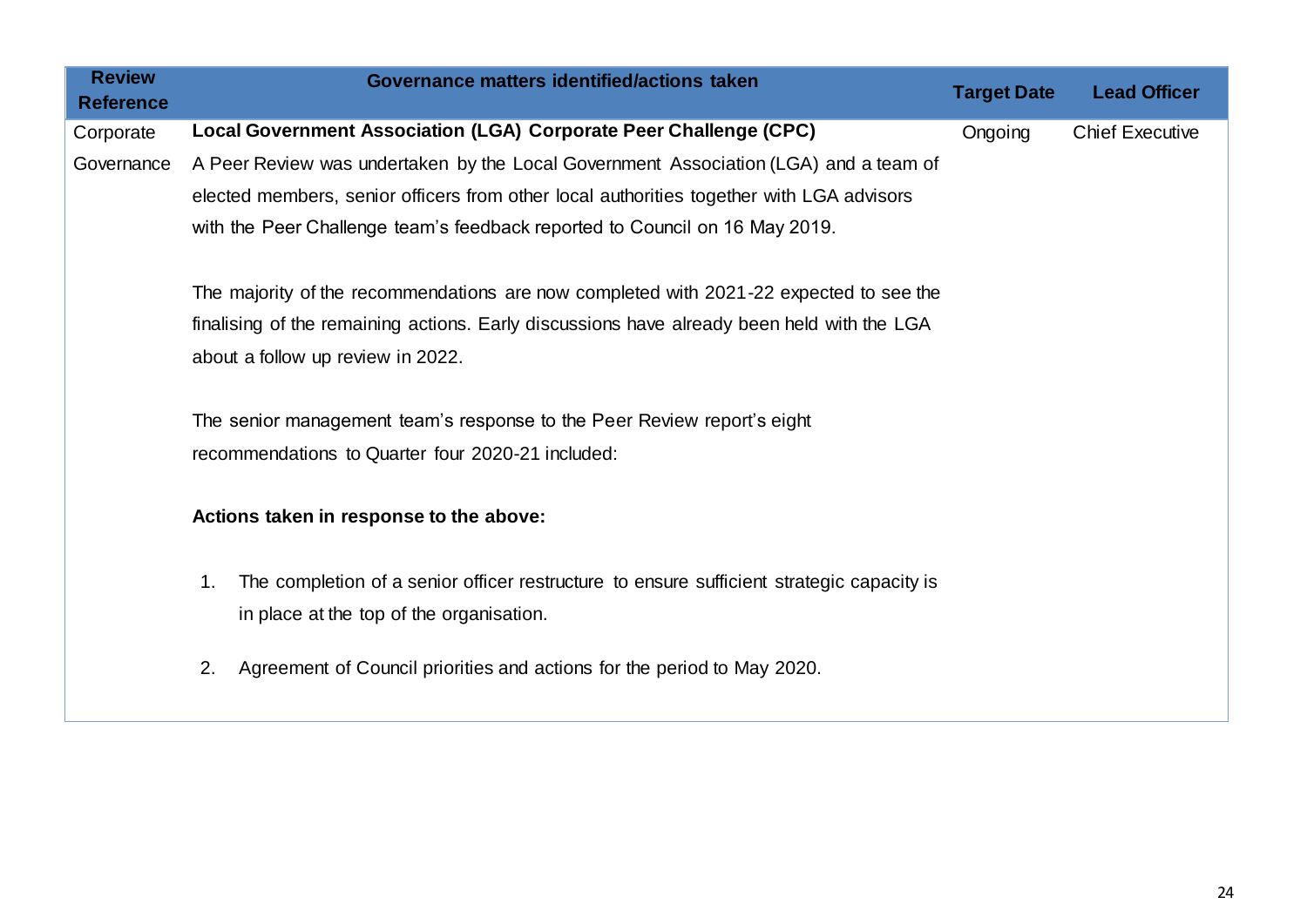| <b>Review</b><br><b>Reference</b> |    | Governance matters identified/actions taken                                                                                                                                                                                                                                                                                                                                                                                                                                                                                                                                                                             | <b>Target Date</b> | <b>Lead Officer</b> |
|-----------------------------------|----|-------------------------------------------------------------------------------------------------------------------------------------------------------------------------------------------------------------------------------------------------------------------------------------------------------------------------------------------------------------------------------------------------------------------------------------------------------------------------------------------------------------------------------------------------------------------------------------------------------------------------|--------------------|---------------------|
|                                   | 3. | A review of the Council's IT system with the development of an ICT development<br>strategy. A new Head of Technology has been appointed to progress this. It should<br>be noted that throughout the pandemic the IT infrastructure has been resilient and<br>enabled the majority of staff working from home and continue to deliver Council<br>services.                                                                                                                                                                                                                                                               |                    |                     |
|                                   | 4. | Postponement of the district elections until 2021, has also delayed the planned work<br>on consideration, and consultation on what the Council's vision, priorities and delivery<br>plan would be for the forthcoming years. In addition, due to the impact of COVID-19,<br>the Council adopted a Strategy to facilitate recovery within the Stroud district having<br>identified four work streams that reflect the Council's previously agreed priorities in<br>the existing Corporate Delivery Plan and 2020-21 Budget. After the election of May<br>2021 a process for agreeing a new Corporate Plan has commenced. |                    |                     |
|                                   | 5. | The political and managerial leadership teams have held formal and informal<br>'strategic conversations'. This has helped to develop a strong leadership team and<br>clear priorities and plans to be put in place focused on SDC's improvement, for the<br>district and wider county and sub region.                                                                                                                                                                                                                                                                                                                   |                    |                     |
|                                   | 6. | Effective workforce planning and performance management arrangements so that the<br>Council has a committed and engaged staff group with clarity in terms of the<br>expectations of them and sufficient capacity to deliver its plans is progressing.                                                                                                                                                                                                                                                                                                                                                                   |                    |                     |
|                                   | 7. | There remains a need to close the medium term financial gap although the position<br>there remains uncertain until the Local Government Financial Environment is clarified.                                                                                                                                                                                                                                                                                                                                                                                                                                             |                    |                     |
|                                   |    |                                                                                                                                                                                                                                                                                                                                                                                                                                                                                                                                                                                                                         |                    |                     |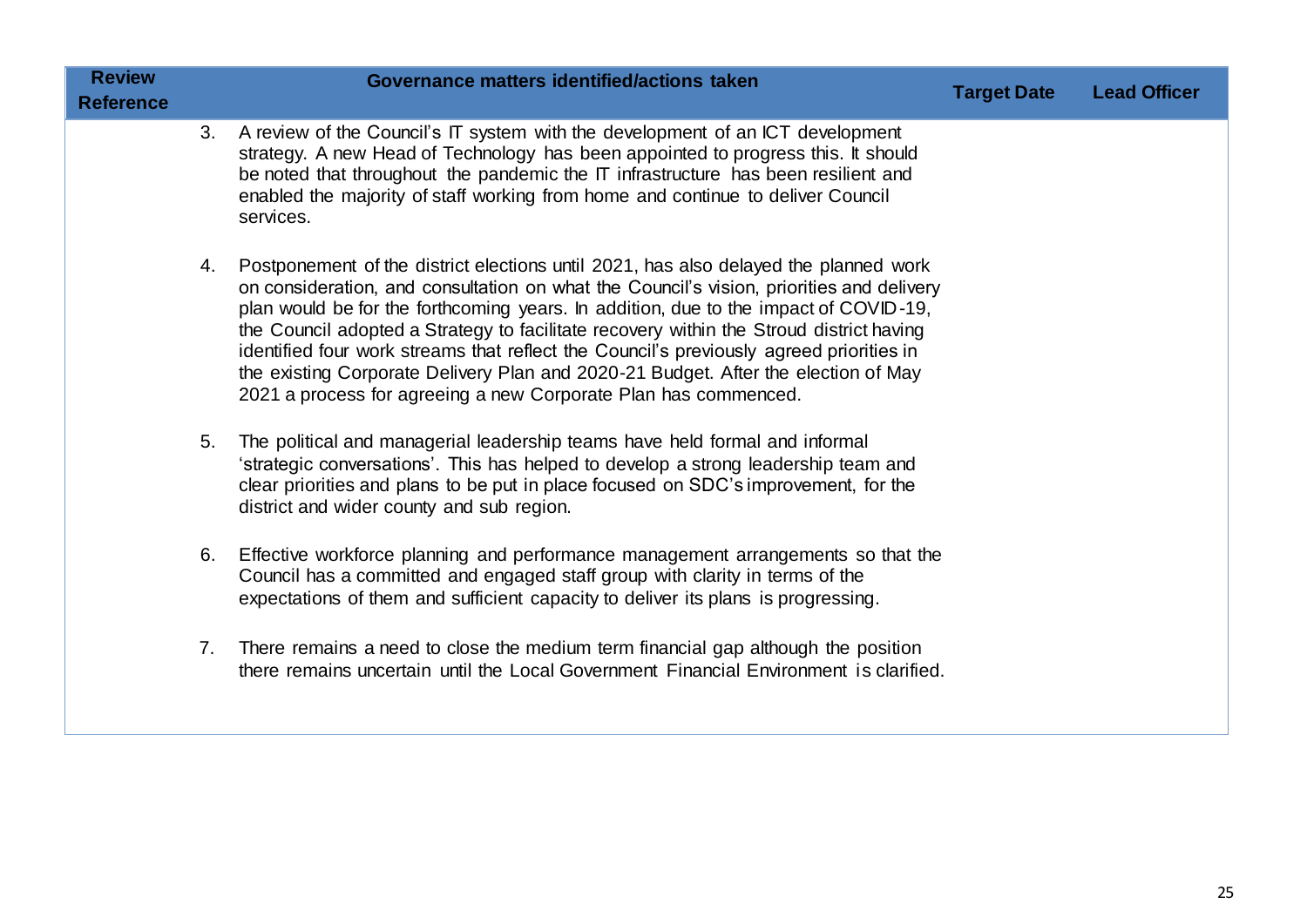| <b>Review</b><br><b>Reference</b> |    | Governance matters identified/actions taken                                                                                                                                                                                                                                                                                                                                      | <b>Target Date</b> | <b>Lead Officer</b> |
|-----------------------------------|----|----------------------------------------------------------------------------------------------------------------------------------------------------------------------------------------------------------------------------------------------------------------------------------------------------------------------------------------------------------------------------------|--------------------|---------------------|
|                                   | 8. | The Council continues to review, monitor and develop its governance arrangements<br>to ensure better decision making in order to deliver its revised priorities and plans.<br>The Constitution Working group has now re-convened and is considering its work<br>plan. Any further progress will be considered as business as usual within the role of<br>the Monitoring Officer. |                    |                     |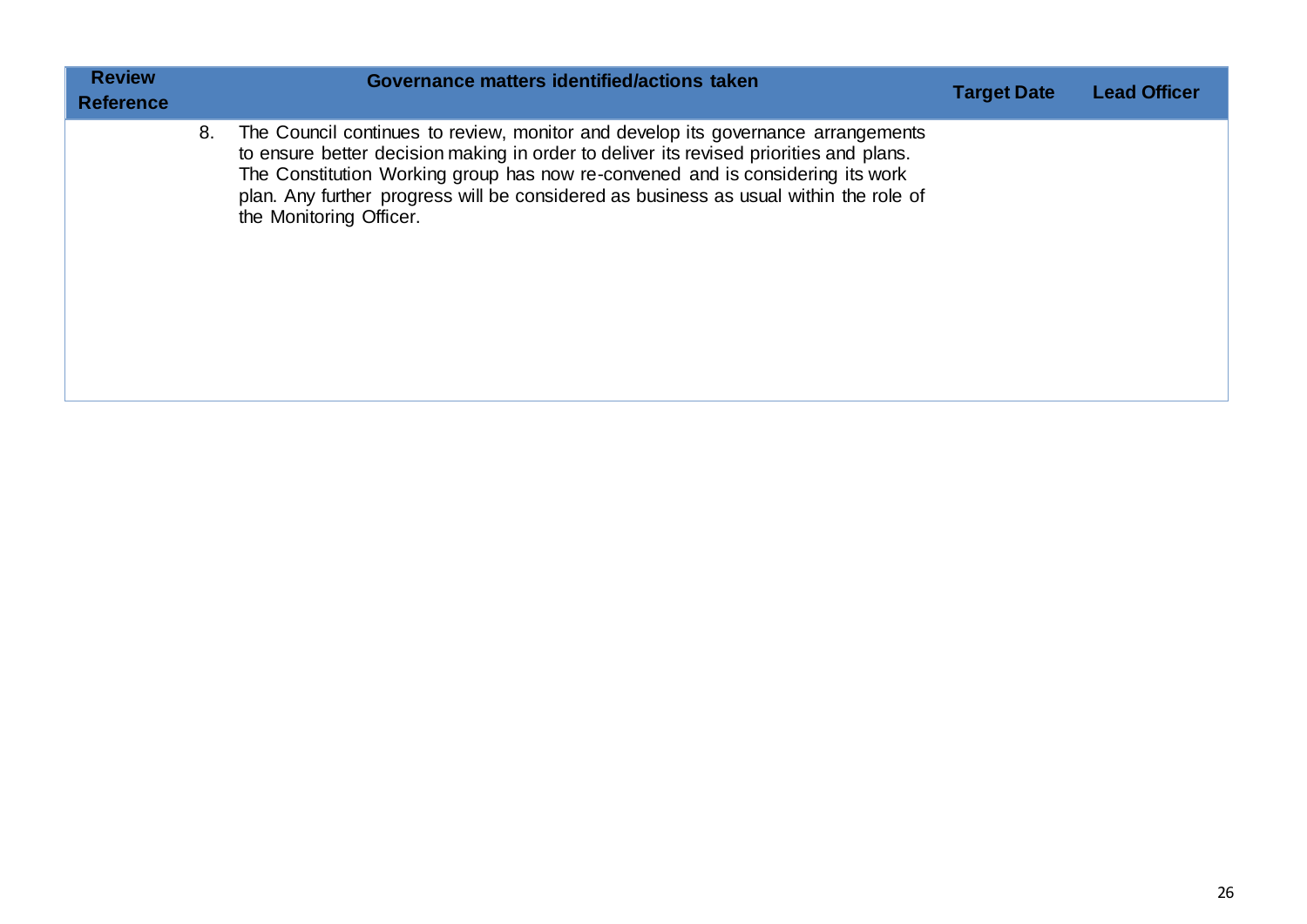| <b>Review</b><br><b>Reference</b> | Governance matters identified/actions taken                                                                                                                                                                                                                                                                                                 | <b>Target Date</b> | <b>Lead Officer</b>    |
|-----------------------------------|---------------------------------------------------------------------------------------------------------------------------------------------------------------------------------------------------------------------------------------------------------------------------------------------------------------------------------------------|--------------------|------------------------|
| Corporate<br>Governance           | <b>COVID-19 - Impact on Governance</b><br>There were a number of key changes that impacted upon the day to day workings of the<br>Council:-                                                                                                                                                                                                 | Ongoing            | <b>Chief Executive</b> |
|                                   | $\Box$ Council elections due to be held on 7 May 2020 were postponed until May 2021,<br>councillor terms of office were extended and by-elections suspended for the period.<br>$\Box$ Council and committee meetings were suspended until further notice.<br>$\Box$ Officers were instructed to begin working from home if at all possible. |                    |                        |
|                                   | The Council has responded by:                                                                                                                                                                                                                                                                                                               |                    |                        |
|                                   | Ensuring there was regular and consistent engagement between the Strategic Leadership<br>Team, officers and Members. This included:                                                                                                                                                                                                         |                    |                        |
|                                   | The Strategic Leadership Team meeting on a weekly basis;<br>$\bullet$                                                                                                                                                                                                                                                                       |                    |                        |
|                                   | An informal all-Councillor meeting being held in early May 2020 to brief them on Covid<br>$\bullet$<br>response progress;                                                                                                                                                                                                                   |                    |                        |
|                                   | The Chief Executive meeting with all the Group Leaders initially on at least a weekly<br>$\bullet$<br>basis, to discuss key issues. Agendas and notes for these meetings were prepared.<br>This group also regularly met with the District's two MPs;                                                                                       |                    |                        |
|                                   | In addition, Weekly Covid-19 Statistics demonstrating activity and progress were<br>$\bullet$<br>shared with all Councillors and MPs after discussion with SLT and then the Group<br>Leaders;                                                                                                                                               |                    |                        |
|                                   | The Chief Executive and Strategic Director of Resources published regular updates to<br>$\bullet$<br>all elected members throughout the process; at first this was daily and by agreement<br>with the Group Leaders, this reduced to three times each week and then twice a week<br>and by exception.                                       |                    |                        |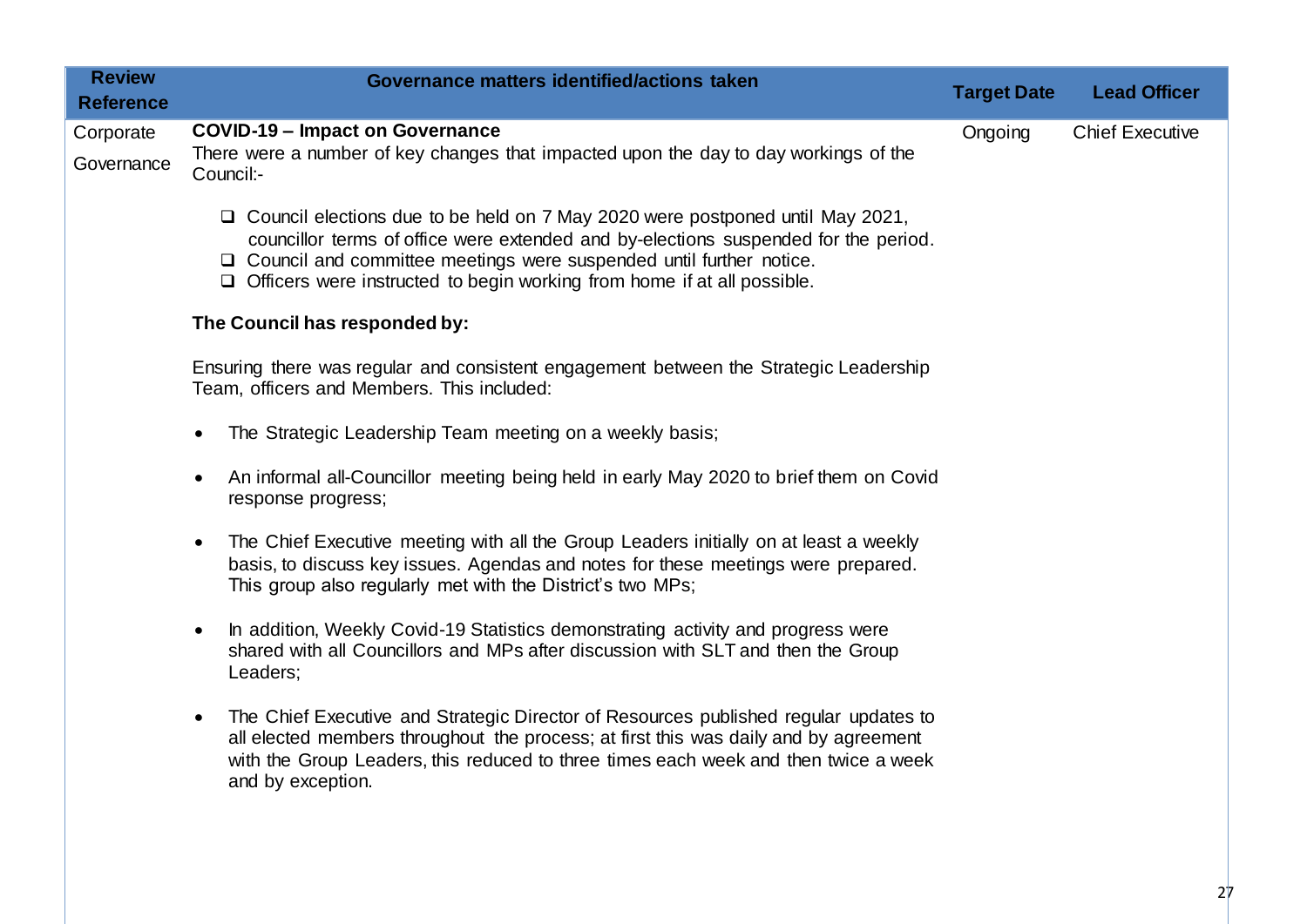| Review    |  |
|-----------|--|
| Reference |  |

- Decisions requiring political approval involved consultation with all group leaders to agree an urgent officer decision. Each of these decisions was accompanied by both a report and a decision notice which have been published on the SDC website.
- Notes of every meeting and key decision were recorded. An action log was and continues to be maintained. This was initially on a daily basis;
- Elections have since been held in May 2021 with a large intake of new members. A comprehensive Induction and training programme is in progress for new and returning Members. ARA are delighted to be involved in this and welcome the opportunity to provide targeted training for Members throughout the year.
- Zoom and Microsoft Teams were promptly rolled out to allow staff and members to communicate effectively. Council and committee meetings have continued on line facilitated by the Council's IT and Democratic Services. This included Full Council in May 2020 to agree a series of changes to the constitution and standing orders to allow Council committees to operate remotely.
- The majority of officers were instructed to begin working from home if at all possible. This was successful with Council services continuing to be delivered;
- Three critical cells were established to co-ordinate the response. These were community response, customer services and communications. Each of those had a lead from SLT and were included in the daily SLT meeting agenda.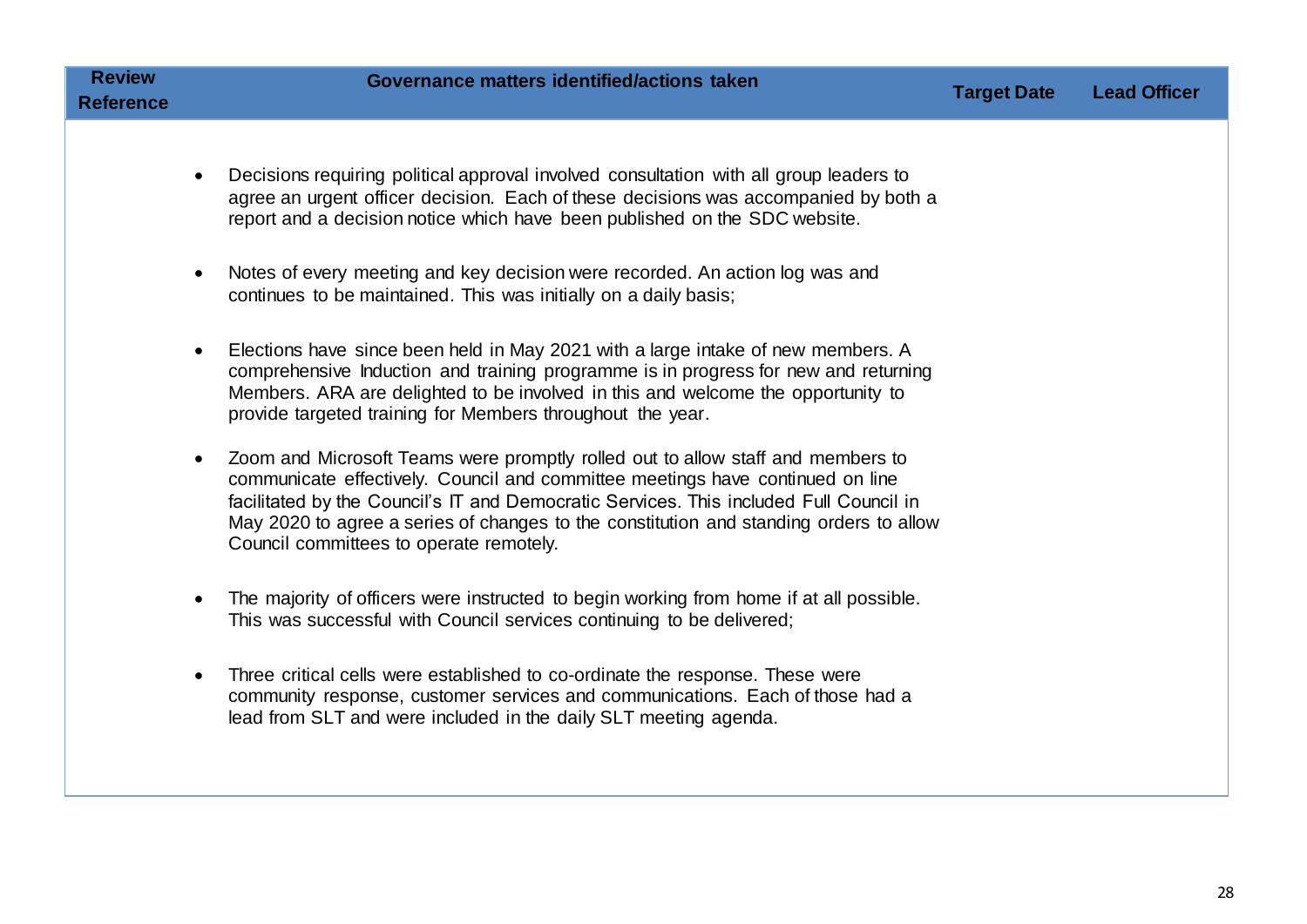| <b>Review</b><br><b>Reference</b> | Governance matters identified/actions taken                                                                                                                                                                                                                              | <b>Target Date</b> | <b>Lead Officer</b> |
|-----------------------------------|--------------------------------------------------------------------------------------------------------------------------------------------------------------------------------------------------------------------------------------------------------------------------|--------------------|---------------------|
|                                   | Procurement procedures were maintained but adjusted in line with national guidelines<br>$\bullet$<br>where appropriate.<br>A recovery Strategy was produced in consultation between Senior Officers and<br>$\bullet$<br>members of the Strategy and Resources Committee. |                    |                     |

 $\mathbf{r}$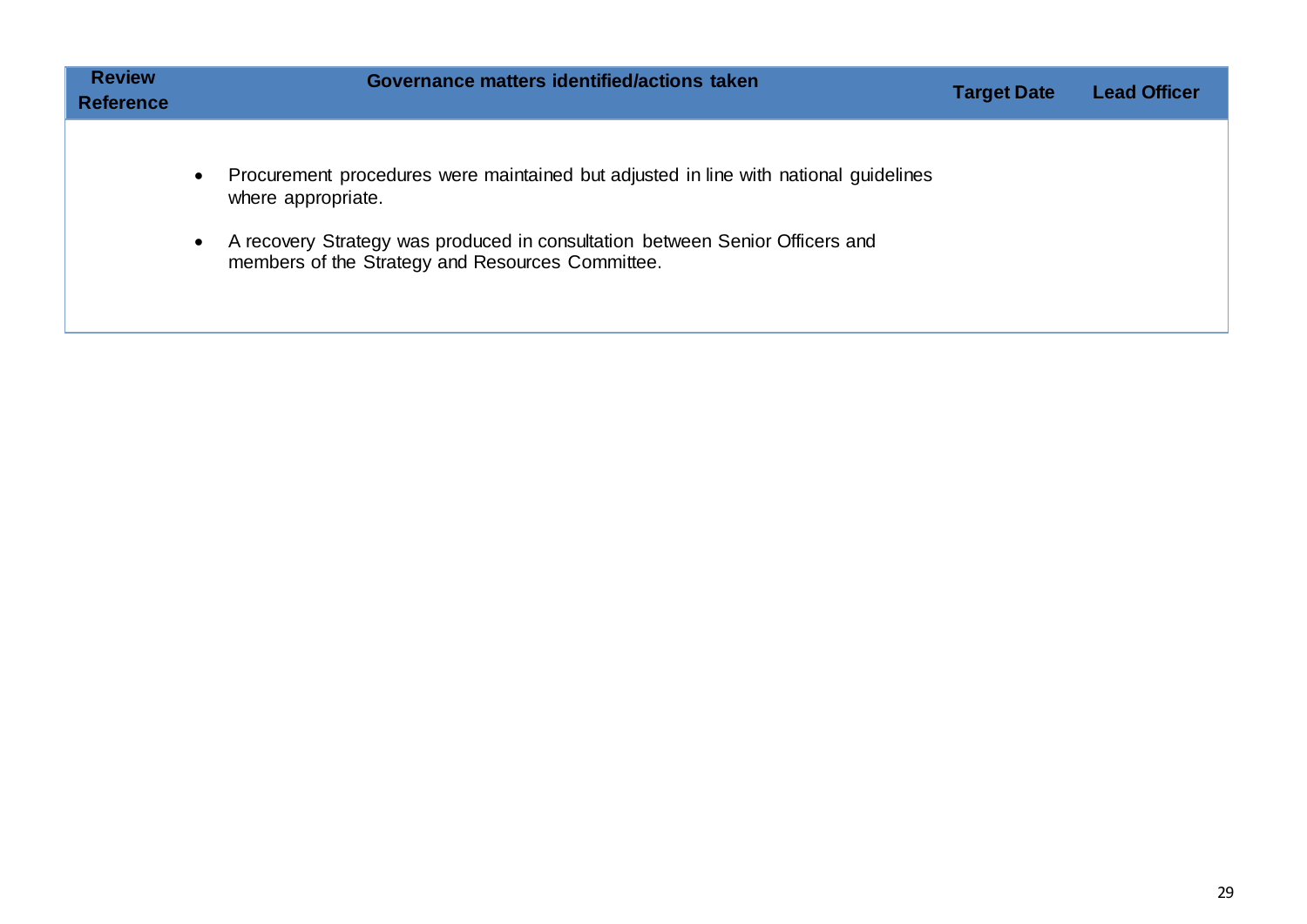### <span id="page-29-0"></span>**Certification**

The annual review assesses the Council's governance arrangements in place during 2020-21. To the best of our knowledge, the governance arrangements as defined above and within the Council's Local Code of Corporate Governance have been operating effectively with the exception of those areas identified on pages 23 – 29.

Covid-19 continues to have an international, national and local impact. The scale of challenges posed to the Council should not be underestimated. Nonetheless, despite these challenges, the Council responded positively and continues to deliver effective services to its residents.

Over the coming year, the Council will continue to be vigilant to identify risks to its operations and will address these accordingly, and to further enhance our governance arrangements. We are satisfied that these steps will address the need for improvements that were identified in our review of effectiveness and will monitor their implementation and operation during the year and as part of our next annual review.

A review of corporate risk management is being undertaken. This will assess risk management processes within the Council and review these against current guidance and best practice requirements. This review is an opportunity to benchmark and enhance the Council's risk management approach and support a positive direction of travel on the area.

It is also pleasing that, given the tremendous challenges of the last year, there has been only one Limited Assurance outcome in 20/21 (Electrical Works Contract) and 1 split limited assurance outcome (limited/satisfactory) on risk has been reported (Tenancy Lettings) reported for 2020/21 from ARA activity. Both will be followed up by ARA in line with due process. Furthermore, no diminution of service or governance has been reported in assurance statements completed by management.

There are planned audits in 2021-22 that will further enhance the Council's governance arrangements:

- Safeguarding to review the effectiveness of the Council's arrangements for meeting its statutory responsibility and duty of care to cooperate, communicate and report issues relating to safeguarding to the appropriate internal person(s), authorities and partner agencies.
- Procurement & Contract Management Framework to provide assurance that the agreed actions to address the relevant recommendations emanating from the 2019/20 audit reviews have been fully implemented.
- Fit for the Future Internal Audit will provide professional advice on the future internal control environment with a view to designing out risk as the modernisation programme progresses.
- One audit (Planning Enforcement) arising from a direct Councillor request to the Committee.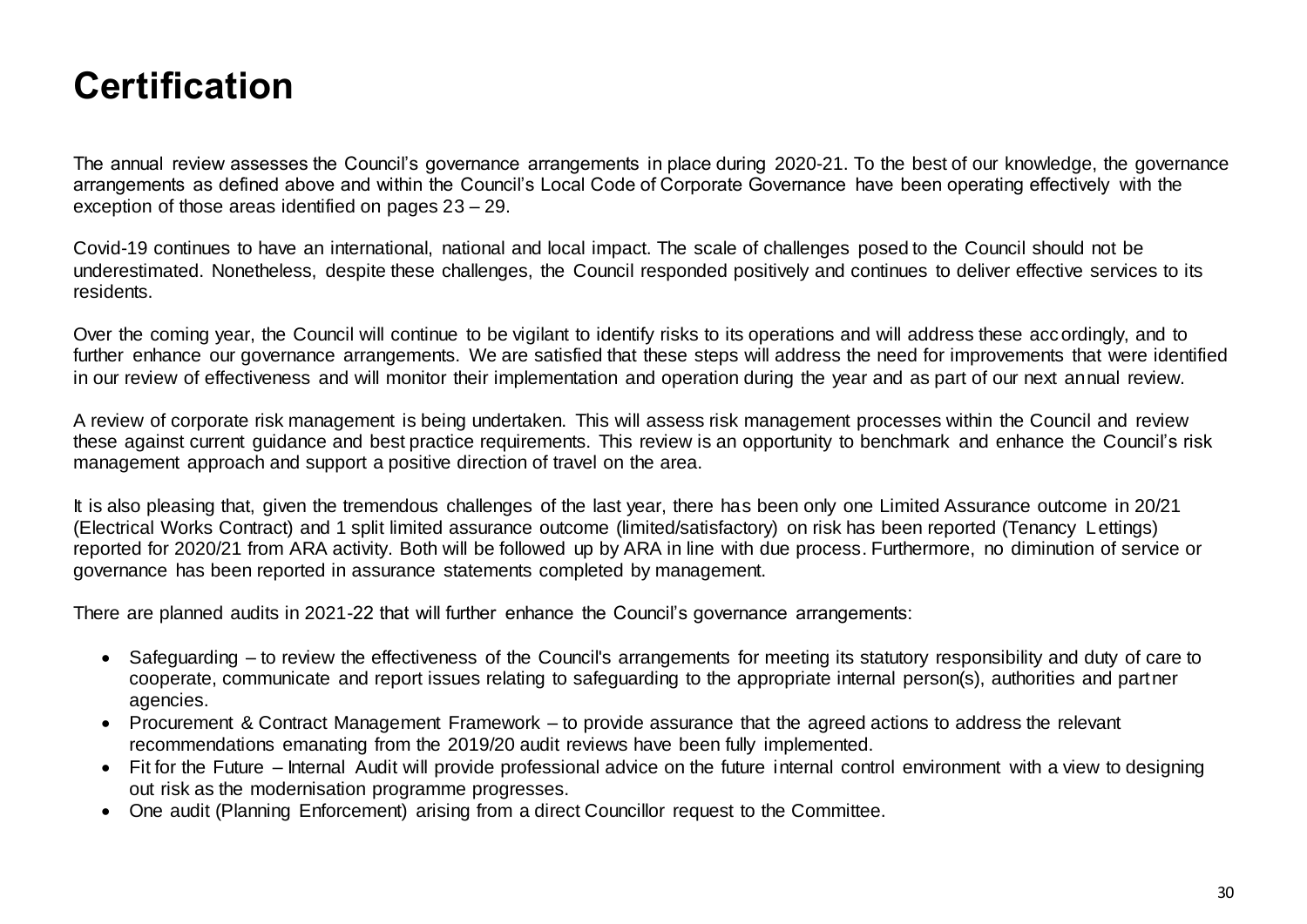With the above, governance arrangements surrounding them will be looked at and advised upon to ensure they are suitable and are happening as intended.

We will also ensure that the AGS is current at the time of publication and reflects any further impacts on governance. Where necessary a second conclusion on the adequacy of governance arrangements during this period will be included to make clear the impact.

Longer term impacts from the COVID-19 pandemic on the Council and its services may not be known for some time yet. These will inevitably have consequences, including financial ones, for the Council. All departments will need to reassess their risks and update their registers as necessary.

Internal Audit will continue to work with management to understand and plan for longer term risks resulting from the pandemic to protect the Council and its services going forward. In October of 2020, Internal Audit reassessed and amended the Annual Internal Audit Plan and presented this to the Audit and Standards Committee for their approval. This flexibility will continue in 2021-22 and the Internal Audit Plan and the Council's risk registers will need to be kept under review.

In 2021-22 Internal Audit will monitor the progress made by departments to implement agreed recommendations and report this to the Committee.

CIPFA's Finance Advisory Network issued guidance in 2020 "Conformance with the PSIAS during the Coronavirus Pandemic". The guidance states that "the primary concern of Heads of Internal Audit will be to support their organisation and its functions together with concern for the wellbeing of their staff. They may also be worried that the decisions they take could lead to non-conformance with UK Public Sector Internal Audit Standards (PSIAS)". Internal Audit has complied with this guidance and can report that there has been no noncompliance with the PSIAS.

The Council's IT and Democratic Services teams are to be commended for enabling committee meetings to be held virtually. This has included Full Council and the Audit and Standards Committee. This has enabled the Council to maintain continuity, transparenc y and scrutiny of its activities.

The Council, as with others in the public sector, continues to face challenges in managing its finances through the next few years includi ng the need to make savings. This situation has been exacerbated by the impact of COVID-19 which has seen the Council lose income since lockdown measures were introduced by the government. The Council will therefore need to effectively manage its finances.

The Council is undertaking capital projects for developing and renewing areas of the district but also for investment purposes. It has been reported that many businesses who have had staff working from home are thinking of continuing with this mode of working after the risks from Covid-19 have dissipated. The Council is also considering the future utilisation of its offices.

With the majority of Council staff working from home, the risks to cyber security and, with the sharing of electronic documents, the risk of breaching GDPR rules should continue to be monitored.